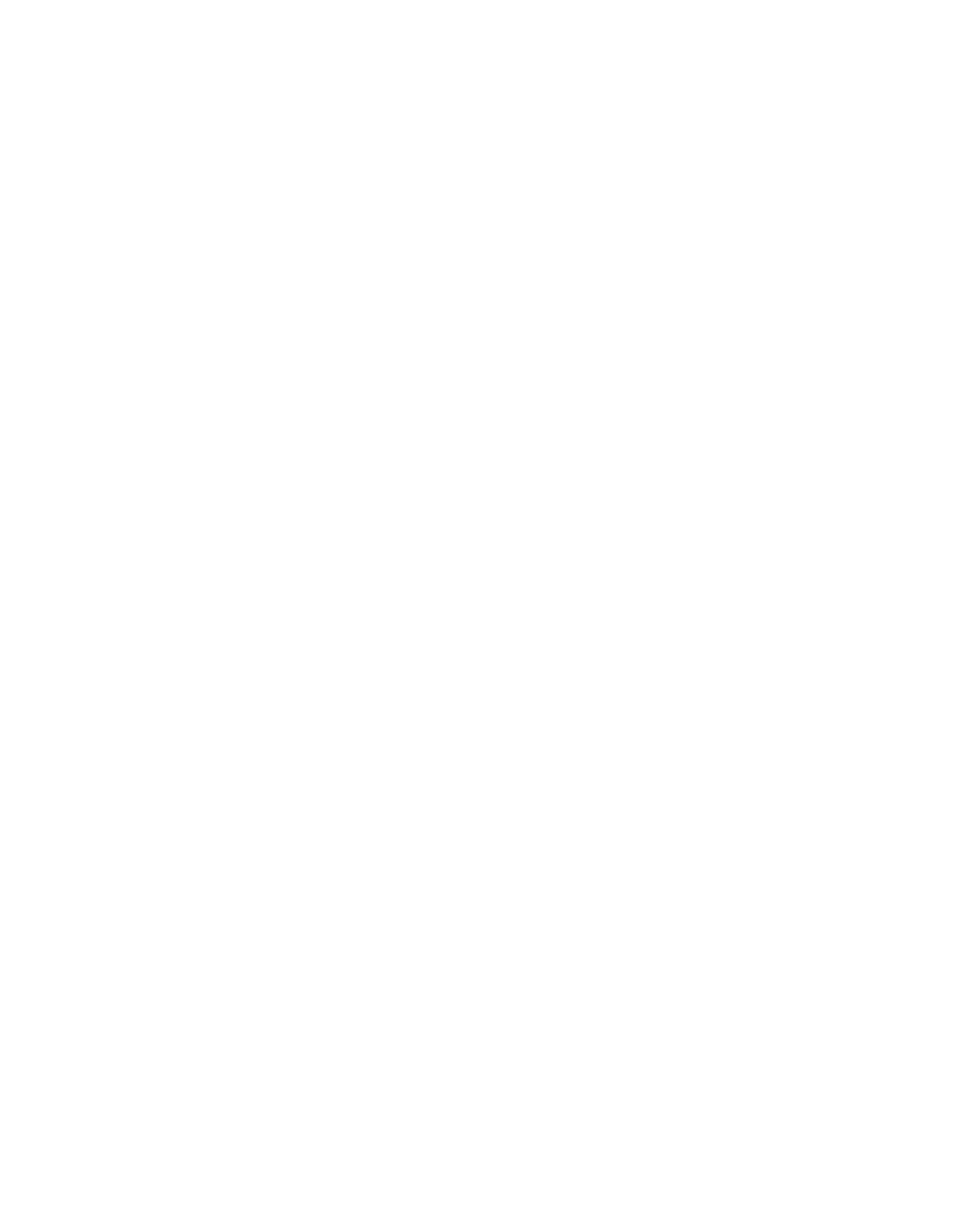# **The Meaning of Ordinary Residence and Habitual Residence in the Common Law Provinces in a Family Law Context**

**Prepared by:** James G. McLeod Professor Faculty of Law University of Western Ontario

**Presented to:**  Family, Children and Youth Section Department of Justice Canada

*The views expressed in this report are those of the author and do not necessarily represent the views of the Department of Justice Canada.* 

*Aussi disponible en français*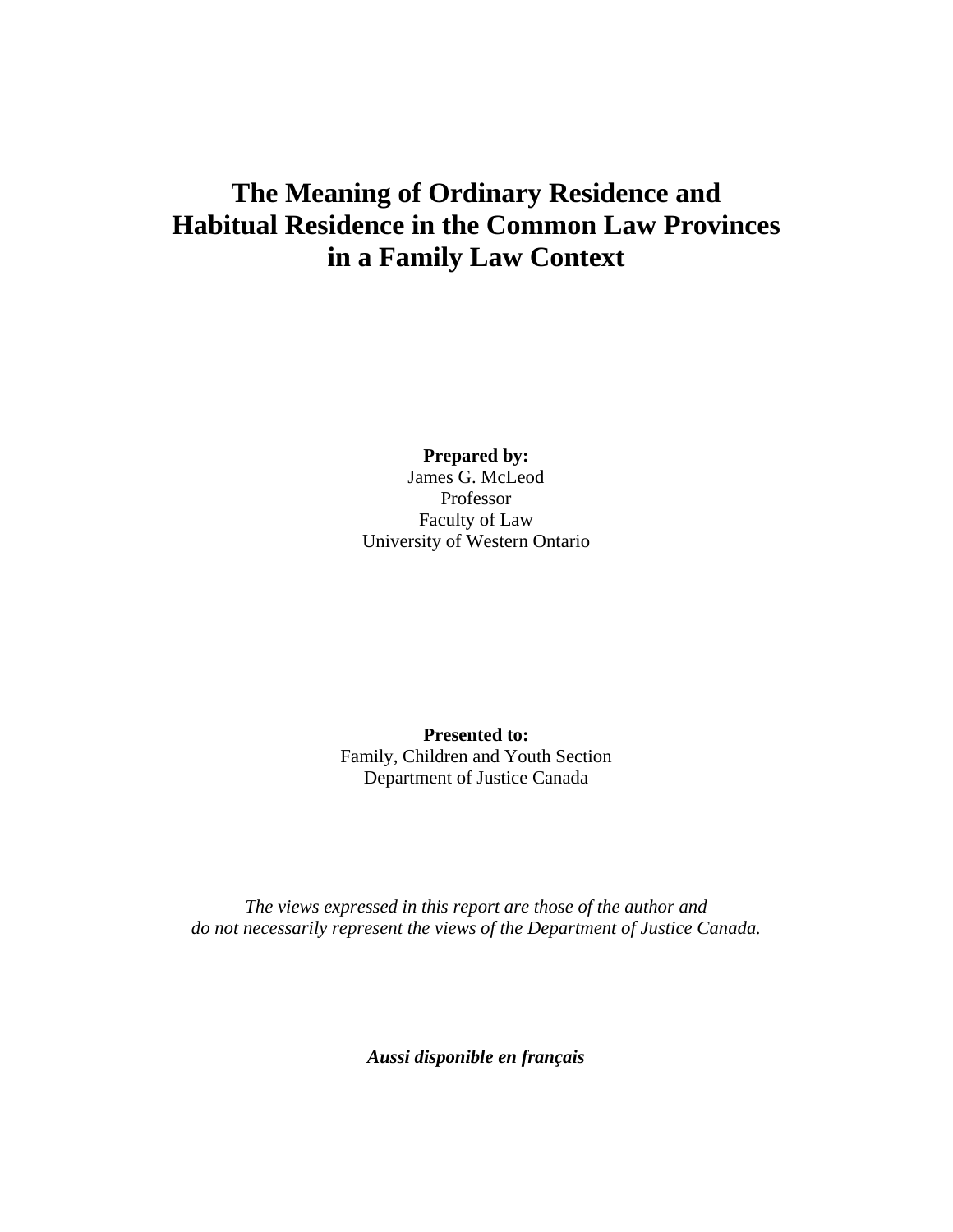*This report may be reproduced, in part or in whole, and by any means, without charge or further permission from the Department of Justice Canada, provided that due diligence is exercised in ensuring the accuracy of the materials reproduced; that the Department of Justice Canada is identified as the source department; and that the reproduction is not represented as an official version of the original report.* 

© Her Majesty the Queen in Right of Canada, represented by the Minister of Justice and Attorney General of Canada, 2006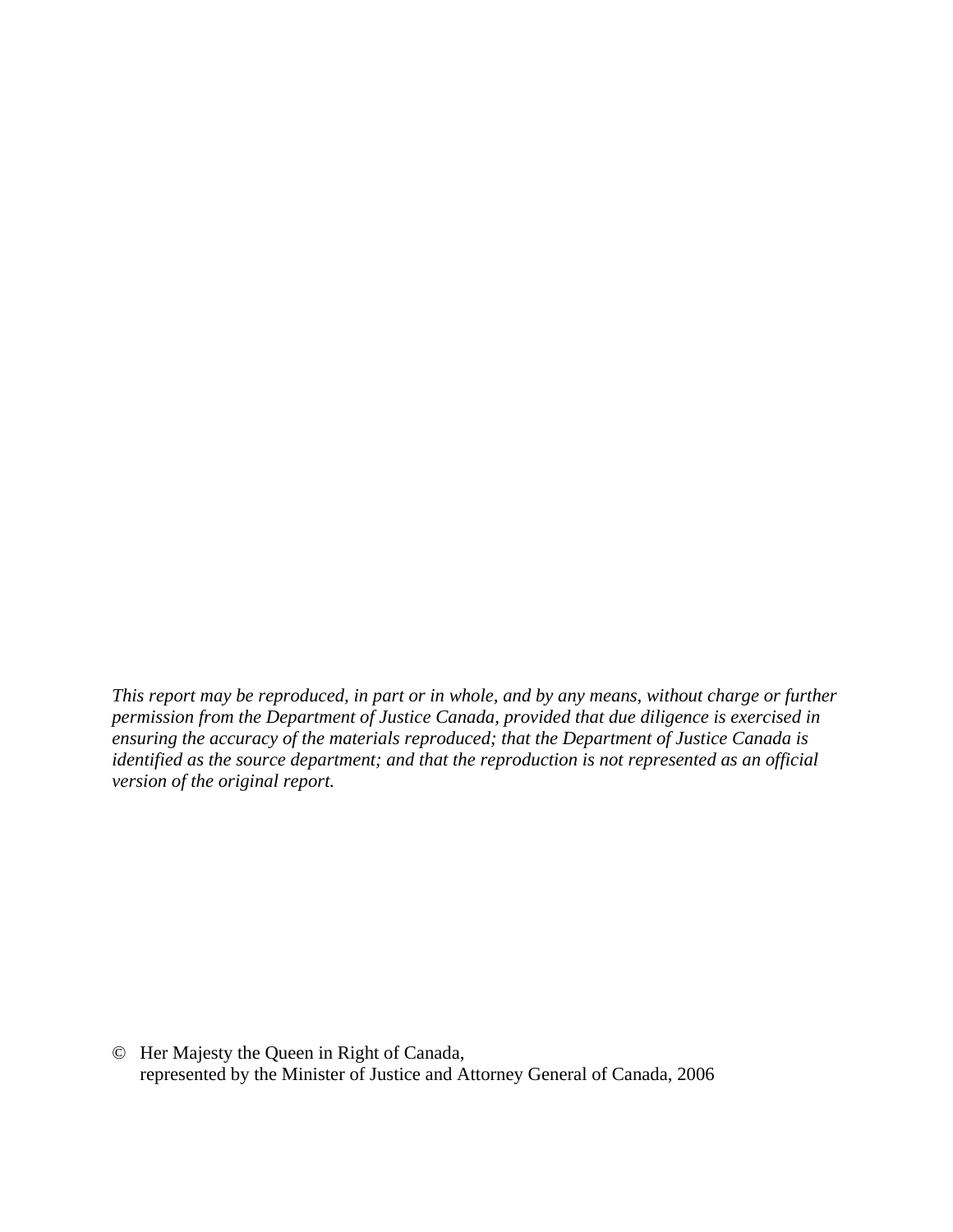|    |            | RESIDENCE, HABITUAL RESIDENCE, AND ORDINARY RESIDENCE                                                                    |  |  |
|----|------------|--------------------------------------------------------------------------------------------------------------------------|--|--|
| 1. |            |                                                                                                                          |  |  |
| 2. |            |                                                                                                                          |  |  |
| 3. | (a)        | Does the interpretation which has been given to the term<br>"habitual residence" under the Hague conventions differ from |  |  |
|    | (b)        | Critical differences between Quebec and the common law provinces 22                                                      |  |  |
| 4. | (a)<br>(b) |                                                                                                                          |  |  |
| 5. |            | Use of the terms "ordinary residence" and "réside habituellement"                                                        |  |  |
| 6. |            | Interpretation of the concepts of "ordinary residence"                                                                   |  |  |
| 7. |            | Differences between the concepts of "habitual residence"                                                                 |  |  |

# **TABLE OF CONTENTS**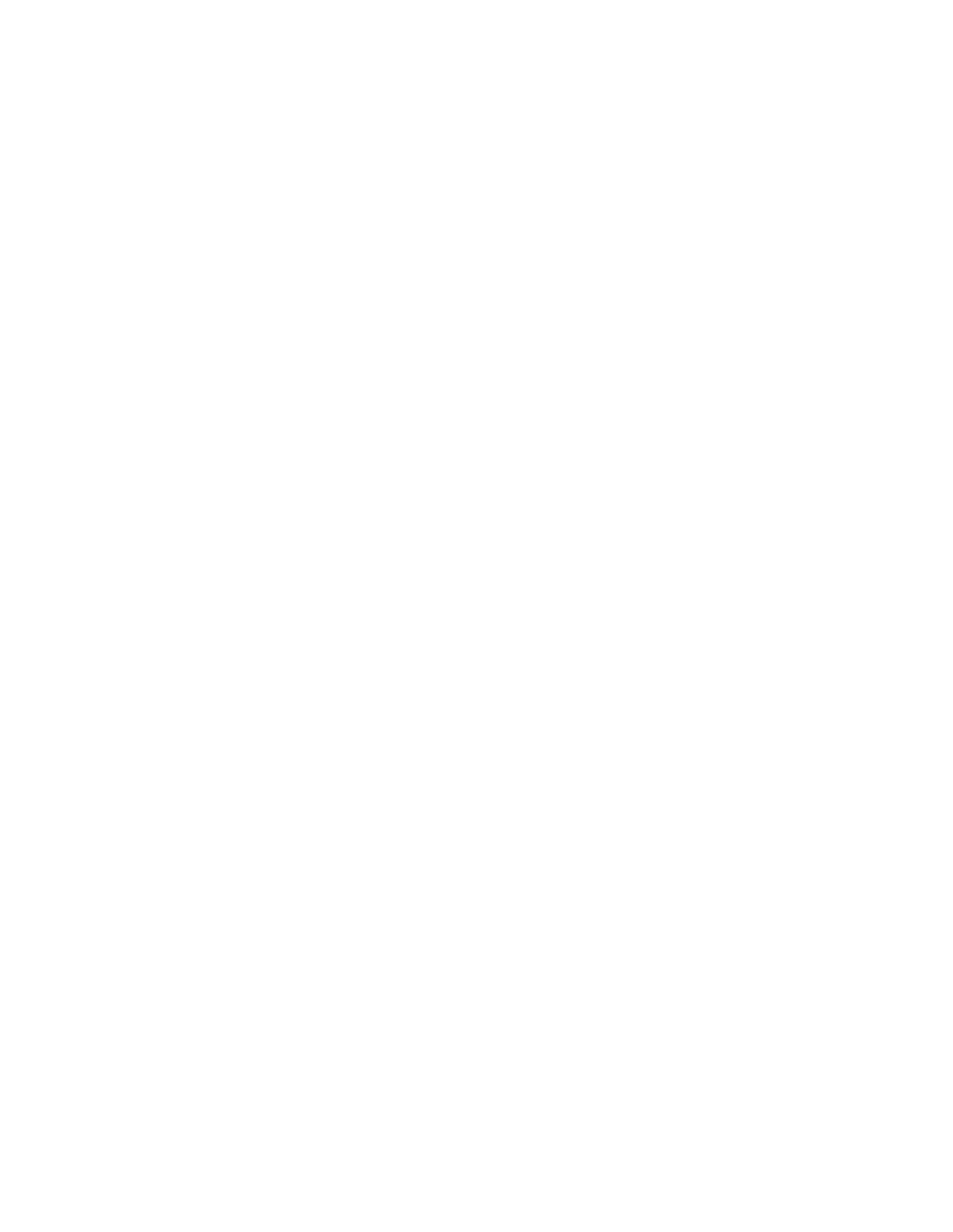## **PREFACE**

At the time of his untimely death on October 4, 2005, Professor McLeod had not had the opportunity to finalize the last-minute changes that he had envisioned. Nevertheless, we felt it was important to publish the version we had, given its quality and the thoroughness of his research.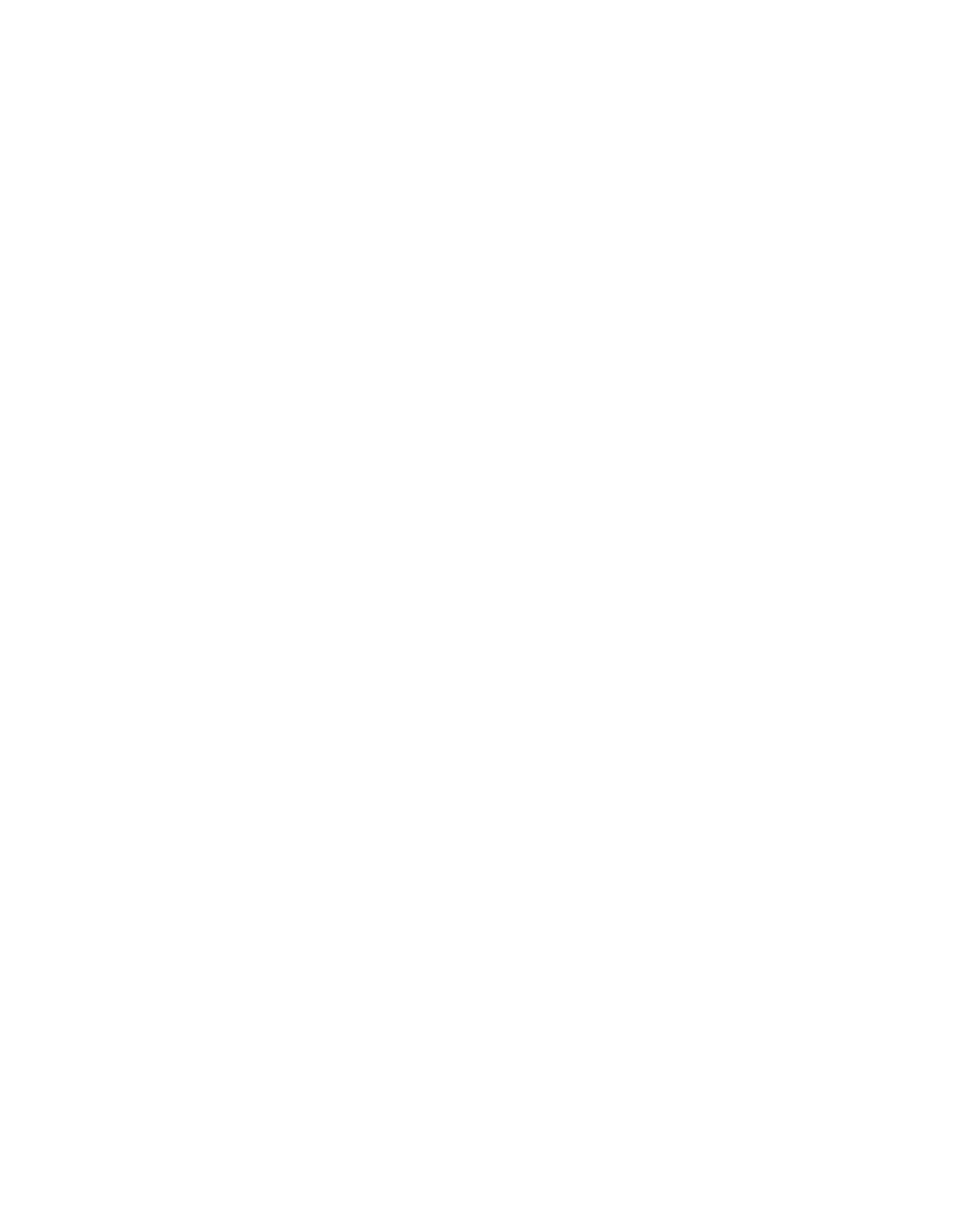### **OVERVIEW**

At common law, the primary connection between an individual and a place was domicile. "Residence" was used at a conflict of laws level primarily as one of a number of contacts to ascertain the place with which an individual had a real and substantial connection. "Habitual residence" was not used as a connecting factor at common law. However, habitual residence was a major point of contact between a person and a place in Continental European civilian systems of law and particularly popular with the Hague Conference on Private International law.

When Canada started to participate in international conventions through the Hague Conferences, it also adopted habitual residence as a major connecting factor in preference to the historic common law personal law concept of "domicile" or even simple residency probably because the majority of countries involved had a civil law history and the Conventions were drafted with reference to "habitual residence". Most provinces that have adopted Hague Conventions have accepted "habitual residence" in preference to "domicile" or "ordinary residence" not only in the implementation legislation but also in other family law statutes to resolve international or interprovincial jurisdiction and choice of law issues. Manitoba reinterpreted the concept of "domicile" in terms of "habitual residence" for provincial purposes in the *Domicile and Habitual Residence Act*<sup>1</sup> .

The *Children's Law Reform Act*<sup>2</sup> in Ontario uses "habitual residence" as the primary source of jurisdiction regardless whether the case involves contact with another province or another country as do other provinces that have adopted the Uniform Custody Legislation upon which the *Children's Law Reform Act* is based<sup>3</sup>. The *Divorce Act*<sup>4</sup> continues to determine jurisdiction on the basis of "ordinary residence". Unfortunately, the lines between domicile, habitual residence, residence, and the commonly employed common law concept of ordinary residence have never been clearly defined. Indeed, the *Divorce Act* uses the concept of "ordinary residence" in sections 3-5 to establish jurisdiction in the English version of the Act and the French equivalent of "habitual residence" in the French language version. While this suggests the concepts are the same, this may not be the case or at least was not historically the case. Although "ordinary residence" did not form part of Quebec law, the Quebec courts interpreted habitual residence in the divorce context the same as the common law courts interpreted ordinary residence primarily as a result of relying on cases from the common law provinces interpreting "ordinary residence" in the same context. There is also some indication that common law courts have begun to integrate the two concepts in a more general context.

In a children's law context, presence, residence and domicile were all used historically to establish jurisdiction to decide custody and access. Current provincial custody legislation incorporates residence, ordinary residence, and habitual residence as well as "real and substantial connection" to various degrees. Jurisdiction in child protection cases was statutory in nature focusing primarily on the presence or residence of the child in the jurisdiction under the various

<sup>1</sup> RSM 1987 c. D 96.

<sup>2</sup> RSO 1990 c. C-12 s. 22.

<sup>&</sup>lt;sup>3</sup> E.g. *Children's Law Act* 1997 SS 1997 c. C-8.2 s. 15.

<sup>&</sup>lt;sup>4</sup> RSC 1985 c. D- 3 ss. 3, 4, & 5.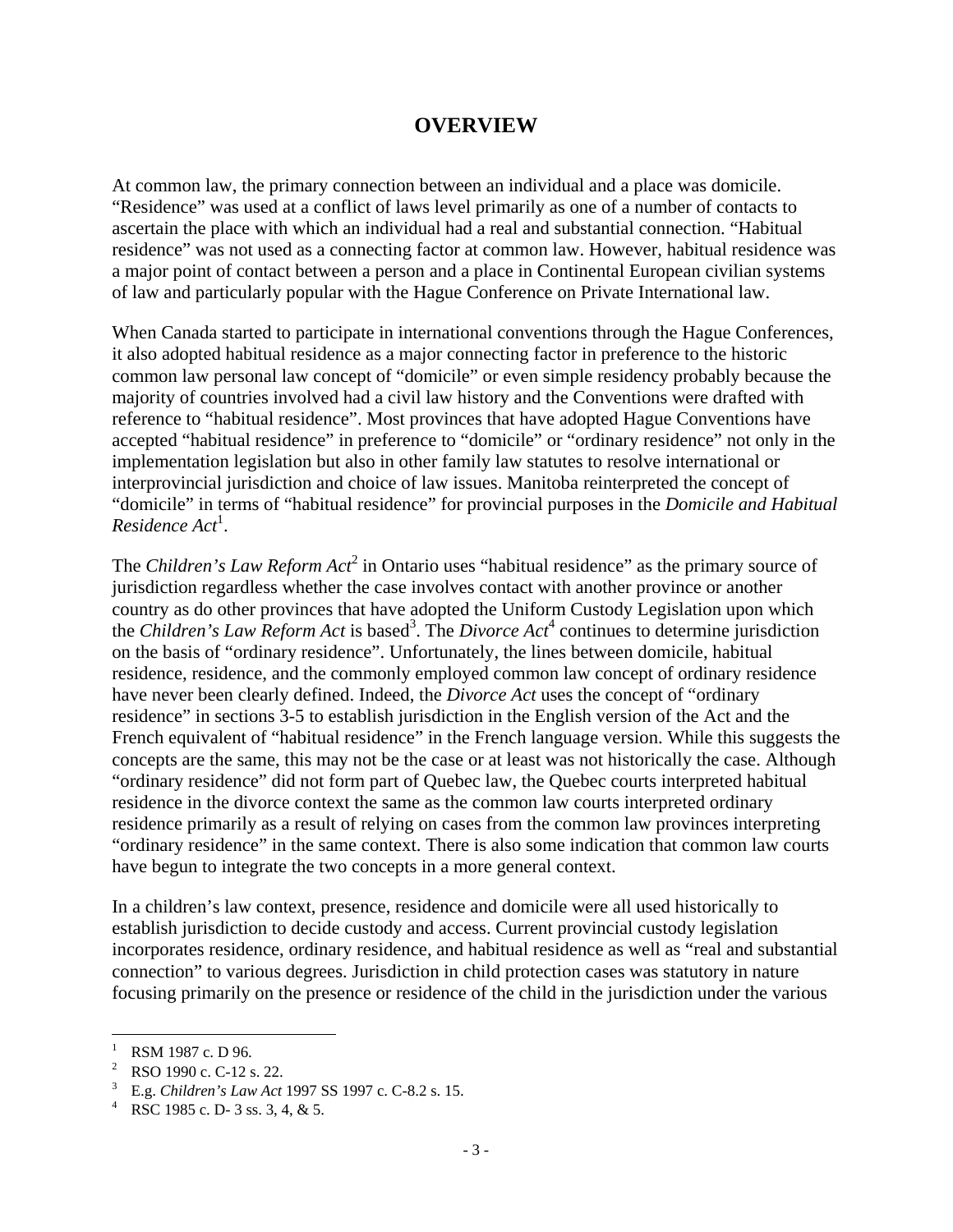provincial child protection statutes and has remained primarily "residence" or "presence" oriented to the present time.

Child support was also a creation of statute but few statutes expressly addressed jurisdiction to make a child support order or the law that a court should apply to decide support, assuming it had jurisdiction. Since child support orders were *in personam* orders, they were only enforceable against a payor if made in the place where the payor resided unless he or she attorned to another jurisdiction, usually being the place where the custodial parent and child resided. Because of the problems enforcing child support orders (as well as spousal support orders) at an inter provincial and international level, most jurisdictions implemented reciprocal enforcement legislation whereby a support order was only enforceable outside the place where the order was made if the payor was resident in the granting jurisdiction. If the parents lived in different jurisdictions, an applicant could commence proceedings in the province/country where the payor resided or obtain a provisional order in his or her place of residence which order was ineffective until confirmed by a court in the payor's place of residence. This procedure was streamlined in the *Interjurisdictional Support Orders Act*, which was implemented at a provincial level in Canadian common law provinces.

Historically, common law courts interpreted the concept of domicile to refer to a person's "permanent home"<sup>5</sup>, requiring not only presence within the jurisdiction but also an intention to remain there forever. While this provides a useful working definition of domicile of choice, it does not adequately explain domicile of origin or dependency. Moreover, legislators sometimes used the term domicile in a special sense in a statute providing a different definition for the purposes of the statute to reflect the statutory objectives and policies.

Domicile was a term of art and a question of law not fact. Because of the importance attached to the concept historically, a person had to have a domicile at all points in his or her life and could not have any more than one. The rules governing the concept of domicile were highly technical and sometimes bore little relation to the place where a person lived. The rules governing a child's domicile of dependency in particular were highly formalized yet surprisingly contentious. In the end, many provinces passed legislation to simplify a child's domicile, which did not necessarily reflect the traditional rules: see e.g. *Family Law Act*<sup>6</sup> s. 67 (domicile of minor child reflecting domicile of parent(s) with whom child is habitually resident).

The common law courts used the various forms of "residence" to describe the place where a person's life was centered. There was no exclusivity associated with "residence" or even with "ordinary residence" but a person could only have one "actual residence" from time to time. When the legislators introduced habitual residence into the common law jurisdictions, the courts originally interpreted it as more than simple residence or ordinary residence but less than domicile unless the legislation incorporated a special definition. More recently, the English courts in particular appear to have merged the concepts of ordinary and habitual residence, suggesting that they are different ways of describing the same concept. While it is unclear whether Canadian courts have gone this far, it appears that there is no appreciable difference between a child's "ordinary" and "habitual" residence in most custody cases.

 $\mathfrak{s}$ <sup>5</sup> *Whicker v. Hume* (1858) 7 H.L. Cas. 124 at p. 160. 6

 $6$  RSO 1990 c. F-3.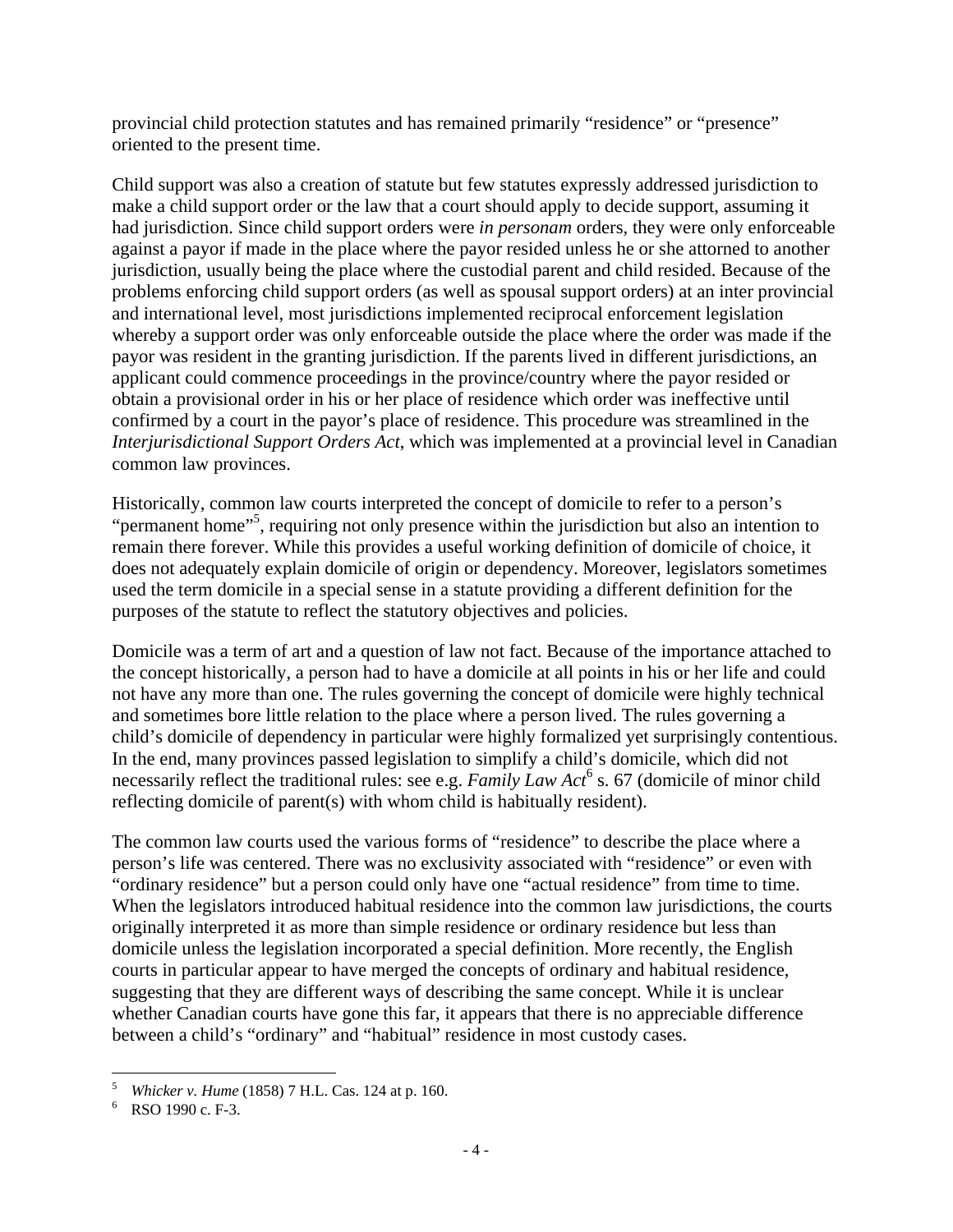In recent years, legislators have shown a tendency to shift most family law issues that previously were domicile based to one or other of the forms of residence. Since the focus of this project is restricted to the interpretation and use of the various forms of "residence" in the common law provinces, I will not deal with "domicile" except by way of comparison in defining the various forms of residence.

At the present time, a child's "ordinary" and "habitual" residence each revolves around the place where the child last lived with both parents in a family setting. While Canadian courts acknowledge that a custodial parent has the right to make decisions on behalf of a child, including where the child will reside<sup>7</sup>, courts in the common law provinces have refused to allow a custodial parent to unilaterally change a child's ordinary or habitual residence<sup>8</sup> or even to move away with a child if the move would affect the child's relationship with his or her other parent in a material fashion<sup>9</sup>. Substantial case law has developed around when a parent consents or acquiesces in the other parent's decision to move with the child<sup>10</sup> and when a parent should be allowed to move away with a child over the other parent's objections<sup>11</sup>. Obviously, a parent cannot change a child's ordinary or habitual residence without changing where the child resides on a day to day basis since residence, unlike domicile, is primarily a matter of fact reflecting the reality of a child's life, not a matter of law<sup>12</sup>. Whether a unilateral removal by a custodial parent from the place of a child's habitual residence is sufficient to change the child's habitual residence will depend on the law of that place. For example, in *Re J. (A Minor) (Abduction: Custody Rights)*13 the custodial mother could change the child's habitual residence unilaterally because the father had no parental rights without a court order. Similarly, if the right to custody in the child's habitual residence gave a unilateral right to change the child's residence in the absence of an order or agreement, then the custodial parent will be able to change the child's habitual residence. This would be a matter of proof of foreign law.

 $\overline{a}$ 7 See *Gordon v. Goertz* (1996) 19 RFL (4<sup>th</sup>) 177 (SCC).<sup>8</sup> C.f. *Brooks v. Brooks* (1998) 39 PEL (4<sup>th</sup>) 187 (OCA)

<sup>&</sup>lt;sup>8</sup> C.f. *Brooks v. Brooks* (1998) 39 RFL (4<sup>th</sup>) 187 (OCA).<br><sup>9</sup> E.g. *Woodhouse v. Woodhouse* (1996) 20 RFL (4<sup>th</sup>) 337 (OCA).

<sup>&</sup>lt;sup>10</sup> Bedard v. Bedard 2004 CarswellSask 494 (SCA)(trial judge finding acquiescence to move in father's actions; Court of Appeal disagreeing and concluding no clear acquiescence); *Hunter v. Hunter* 2005 SKQB 93 (SQB) (acquiescence or implied consent to move by father).

<sup>&</sup>lt;sup>11</sup> See as to case law on point McLeod and Mamo Annual Review of Family Law 2004 (Carswell) pp. 72-83.

<sup>12</sup> *Macrae v. Macrae* [1949] P. 397 at 403; *Lewis v. Lewis* [1956] 1 WLR 200; *Cullen v. Cullen* (1969) 9 DLR (3d) 610 (NSTD); *Nowlan v. Nowlan* (1971) 2 RFL 67 (NSTD). 13 [1990] 2 AC 562 (HL).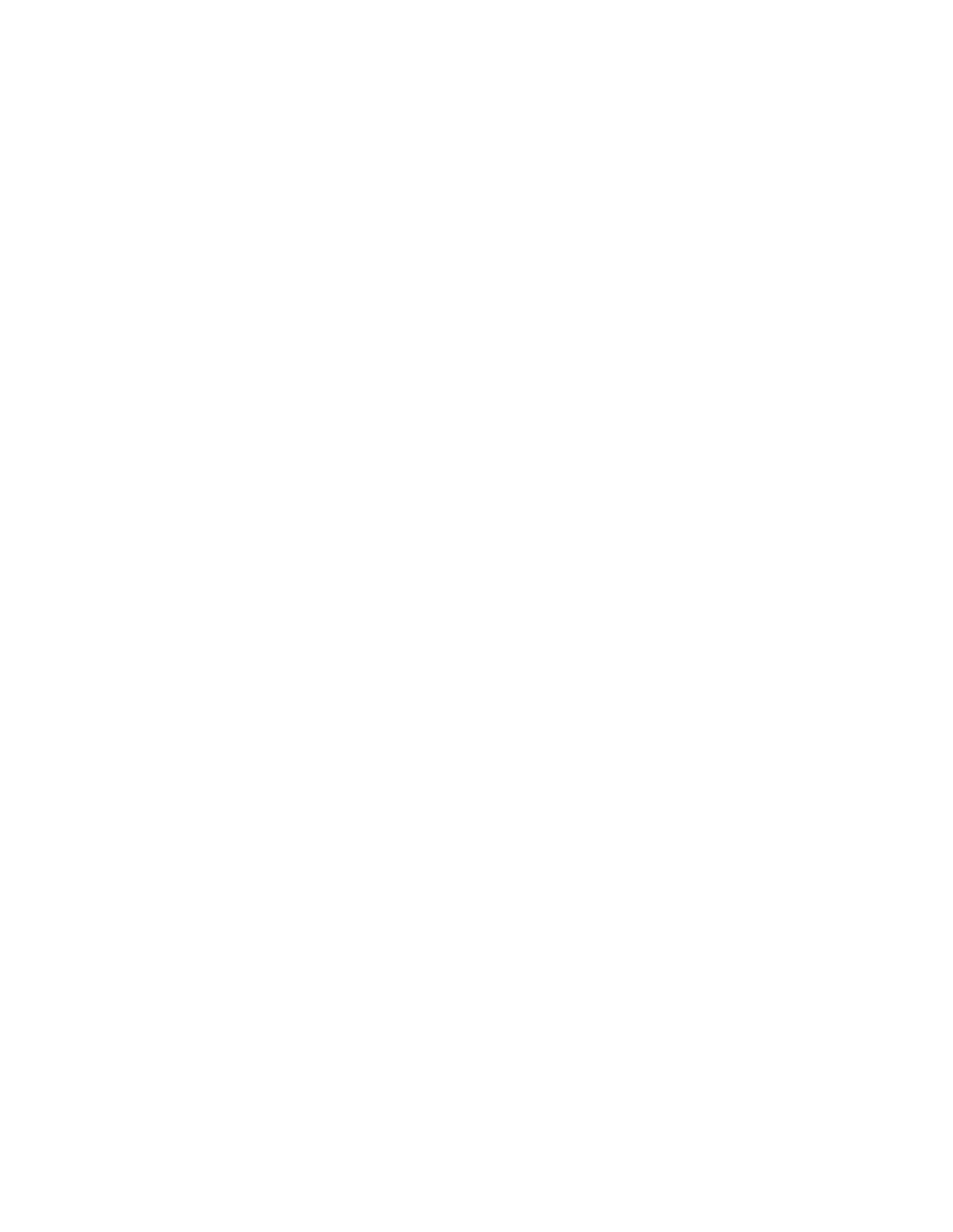### **RESIDENCE, HABITUAL RESIDENCE, AND ORDINARY RESIDENCE IN THE CANADIAN COMMON LAW PROVINCES**

### **1. What does the term "residence" mean?**

Part of the problem in assessing "residence" in the common law provinces is that (i) it usually is modified by terms such as "ordinary", "actual", or "habitual" each of which alters the basic meaning of the word "residence", (ii) the meaning of the word may be affected by whether it is employed as a choice of law or jurisdiction concept, and (iii) the term may be used alone or as part of a grouping of significant contacts approach.

The common law courts developed the concept of "residence", "and ordinary residence" in children's law and spousal support. Parliament incorporated "ordinary residence" as a general jurisdiction factor in the *Divorce Act*, 1968 and added the concept of "actual residence" but only as a basis for jurisdiction to grant a divorce. Because of the problems associated with "actual residence" as a jurisdictional consideration in the *Divorce Act*14, Parliament abandoned the concept in the *Divorce Act*, 1985 and used instead "ordinary residence" or more precisely where a person was "ordinarily resident". Although the French language version of the Act replaces "ordinarily resident" with "habitually resident", the dichotomy does not seem to have affected the way the term is interpreted in the common law provinces or Ouebec<sup>15</sup>.

A person resides in that province, state, or country about which his or her life is centred. In family law cases the reference was more often to "ordinary residence" than residence *simpliciter*. In the common law provinces, the courts initially adopted the definition of ordinary residence that had developed under the *Income Tax Act*<sup>16</sup>. "Residence" in contrast to "presence" involves a settled and enduring connection between a person and a place.<sup>17</sup> Residence is treated primarily as a factual conclusion and not, like domicile, an idea of law.18

"Residence", unlike "domicile" is not an exclusive concept so that a person may be resident in more than one jurisdiction at the same time.<sup>19</sup> At its simplest level, residence implies that a person is living in a jurisdiction: eating, sleeping, and working in that place. A person may "reside" in a place even if he or she is not physically present there from time to time $^{20}$ . The term

 $\overline{a}$ 14 See *Hardy v. Hardy* (1969) 7 DLR (3d) 307 (OHC); *Marsellus v. Marsellus* (1970) 13 DLR (3d) 383 (BCSC); *Norton v. Norton* (1970) 14 DLR (3d) 639 (NSSC); *Cuzner v. Cuzner* (1971) 15 RFL (3d) 511 (NSSC)—concept implying physical presence and some degree of habitude. See also Mendes da Costa "Some Comments on the *Divorce Act*" (1968) 46 Can. Bar Rev. 252—need for regular physical presence.<br><sup>15</sup> See *Droit de la famille—360*, 1987 CarswellQue 927 (Que.SC) (court relying on common law cases interpreting

<sup>&</sup>quot;ordinarily resident" to interpret "réside habituellement".)<br><sup>16</sup> E.g. *Thomson v. MNR* [1946] 2 DTC 812 @ p. 817; *Levene v. Inland Revenue Commrs* [1928] A.C. 217 (HL).

<sup>&</sup>lt;sup>17</sup> Helman v. Brown (1969) 2 DLR (3d) 715, 718-719 (BCSC); Blackwell v. England (1857) 120 ER 202, 204.<br><sup>18</sup> Re Walker and Walker (1970) 3 OR 771 (HCJ).

<sup>&</sup>lt;sup>19</sup> See *Hernadi and Minister of Health* (1986) 34 DLR (4<sup>th</sup>) 145 (BCCA); *Adderson v. Adderson* (1987) 36 DLR  $(4<sup>th</sup>)$  631 (ACA).<br><sup>20</sup> Mendes da Costa "some Comments on the *Divorce Act* (1968) 46 Can. Bar Rev. 252 at 272. See also

*Stransky v. Sgtransky* [1954] 2 All ER 536; *Hopkins v. Hopkins* [1950] 2 All ER 1035—no need for physical presence during periods of "residence" or "ordinary residence".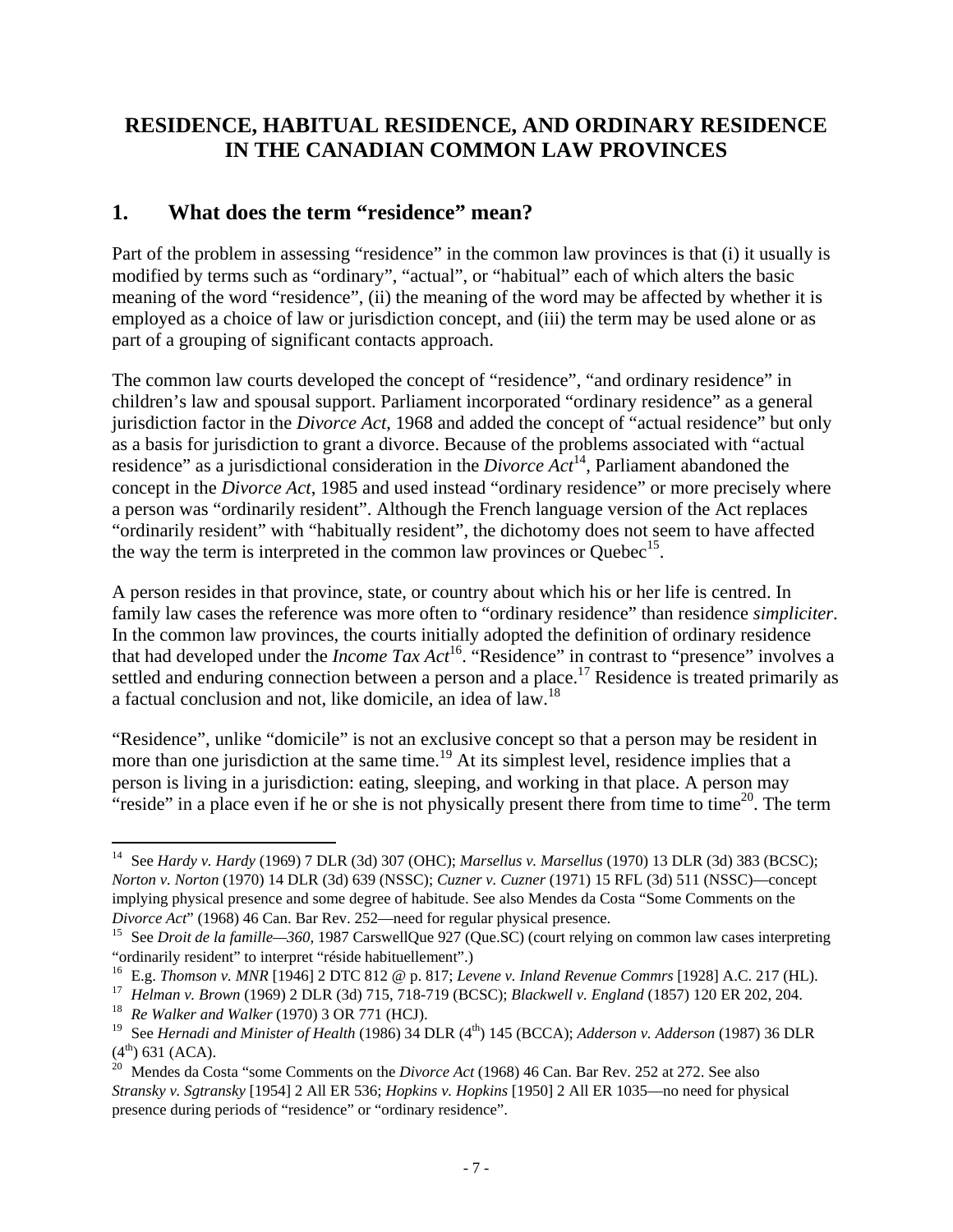"residence" excludes tourists and casual visitors to a place<sup>21</sup> although the legality or compulsory nature of a person's presence in a place should not affect where he or she is resident as a matter of law.

In *Re Koo*<sup>22</sup>, Reid J. held that a person with an established home of his own in a place does not cease to be resident there when he leaves it for a temporary purpose whether on business or vacation or even to pursue a course of student. Although the decision dealt with whether a person had fulfilled the residence requirement of the *Citizenship Act*23, Reid J. reviewed many of the same cases that are raised in family law cases and reached the conclusion that the test whether a person is resident in a place is whether that place is where the person regularly, normally or customarily lives—the place where he or she has centralized his existence. While Reid J. purported to be determining the person's residence, his analysis seems more in keeping with the test for "ordinary residence" and highlights the blurred lines between the various forms of residence in the common law provinces.

# **2. What does the term "habitual residence" mean?**

### **(a) at common law**

The term habitual residence was not a concept regularly used in the common law jurisdictions as a matter of judge made law. Its incorporation appears to come from continental European countries primarily through the Hague Conventions and Uniform Legislation Conferences. Its presence as a term of law in the common law provinces is legislative in nature.

In *Adderson v. Adderson*<sup>24</sup>, Laycraft C.J.A. stated: "The term "habitual residence" seems to have come into Canadian law from the Hague Conventions adopted by the Hague Conference on Private International Law". Laycraft C.J.A. opined that the term was introduced, at least in part, "to avoid the rigid and arbitrary rules which have come to surround the concept of "domicile". While "domicile" is concerned with whether there is a future intention to live elsewhere, "habitual residence" involves only a present intention of residence. There is a weaker animus.

Although duration of residence is only one factor to be considered in deciding if a person is habitually resident in a place, it is unlikely that habitual residence can be acquired based upon a very brief period of residence, regardless of the person's intention since habitual residence implies a significant period of presence together with an intention to live in a place.<sup>25</sup> The English Court of Appeal<sup>26</sup> recently has emphasized that habitual residence is primarily a question of fact to be decided by reference to the circumstances of each particular case.

 $\overline{a}$ <sup>21</sup> C.f. *Re Koo* [1993] 1 FTD 286—residence to be distinguished from "stay" or "visit".<br><sup>22</sup> *Ibid.* 23 RSC 1985 c. C-29, s. 5(1)(c).

<sup>&</sup>lt;sup>24</sup> (1987) 36 DLR (4<sup>th</sup>) 631 (ACA). See also Collins, Dicey and Morris on the Conflict of Laws 13<sup>th</sup> ed. (2000) p. 149.<br><sup>25</sup>  $R_{\odot}$  *i* 

<sup>25</sup> *Re J. (A Minor) (Abduction)* [1990] 2 AC 562; *M. v. M. (Abduction: England and Scotland)* [1997] 2 FLR 263 (CA); *Re A. (Abduction: Habitual Residence)* [1998] 1 FLR 497. 26 *Re M. (Minors) (Residence Order: Jurisdiction)* [1993] 1 FLR 495 (CA).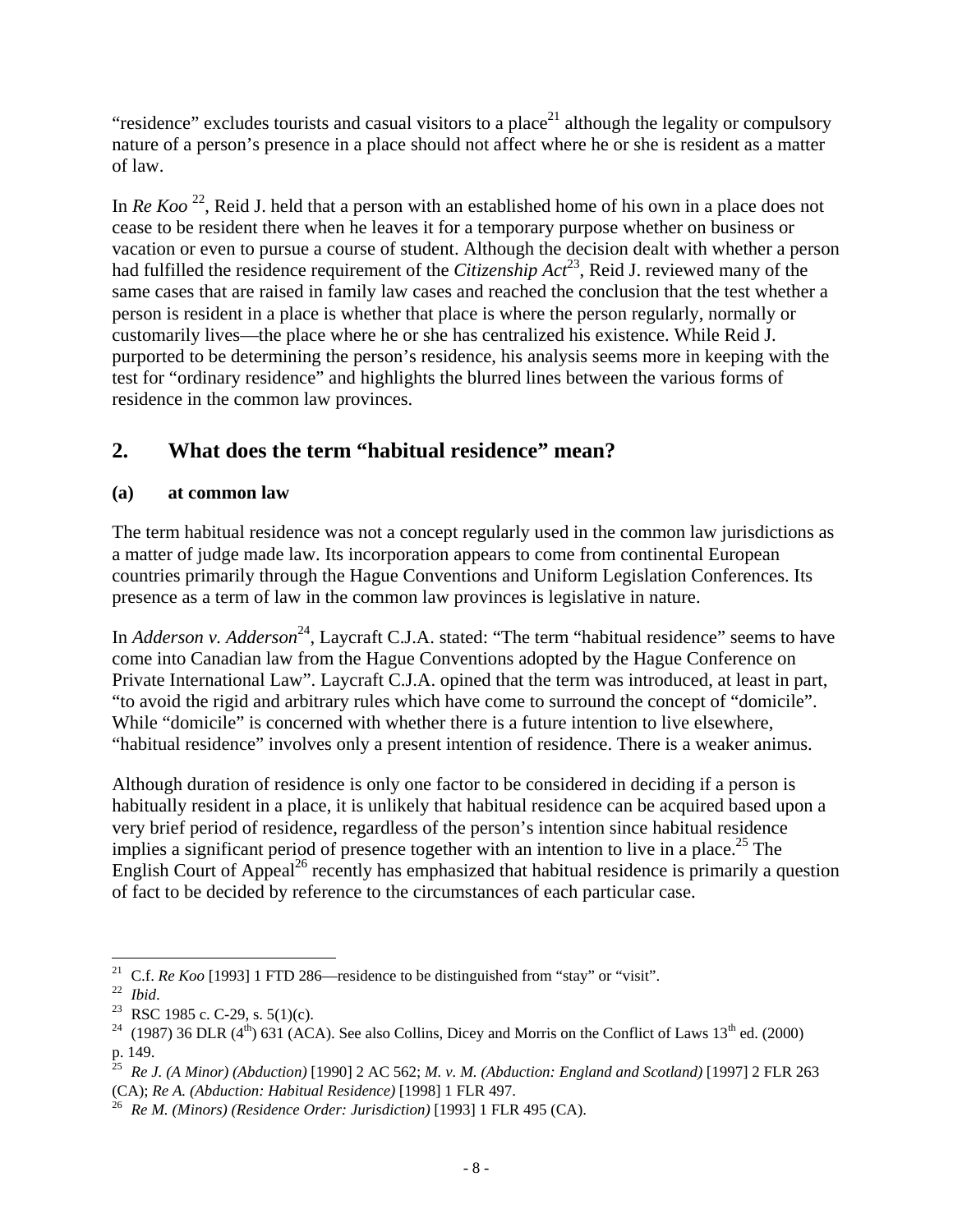In *Re S. (A Minor) (Custody: Habitual Residence)*27, the English House of Lords had to decide a two year old child's habitual residence to determine custody jurisdiction under the *Family Law Act* as well as whether the child had been wrongfully removed/retained from its habitual residence under the Hague Convention. The parents were never married so that under the applicable law at the time the father had no parental rights in respect of the child. It was common ground that prior to the mother's death, the child's habitual residence was that of his mother. The mother had lived in England with the father from 1990—1995 when she obtained a "custody" order. The mother and child stayed with the maternal grandmother in Ireland from 3-16 August 1995 on holiday. Thereafter, the mother stayed in England until 4 September when she traveled to Ireland with the intention of returning to England in January 1996. She went to England alone for a week in November 1995 and returned to England with the child on 16 January 1996 where she remained until she died on 10 March 1996. The grandmother returned the child to Ireland and obtained a "custody" order. The father meanwhile obtained a "custody" order in England and applied for the return of the child under the Hague Convention, which depended on whether the child was habitually resident in England at the time of the father's custody order. Everyone agreed that the mother was habitually resident in England at the time of her death. The issue was the child's habitual residence at the time of the mother's death. Lord Slynn held that if the mother had lost her habitual residence in England when she went to Ireland (which was not discussed), she became habitually resident in England when she returned in January or at least by the time she died. That meant the child was habitually resident in England when his mother died and the issue then became whether the child was still habitually resident in England two days later when the judge awarded the father custody since the child had left England. The Court of Appeal had held that the death of the custodial mother did not immediately strip the child of his habitual residence acquired from her, while he remained in England. Nor did the fact the child was removed to another place by a non parent who did not have custodial rights change the child's habitual residence. However, the longer the child remained with the *de facto* caregiver without challenge, the more likely the child would acquire the habitual residence of those who continued to care for him. As an aside, this is consistent with the generally held view in the common law provinces that an infant's habitual residence is acquired from his or her custodial parents acting within their legal rights since the infant is too young to form any intention as to his or her future residence. The conclusion is also consistent with the proposition that one parent cannot unilaterally change a child's habitual residence without a court order or the consent/acquiescence of the other parent with parental responsibility as well as emphasizing that "intention" is a central consideration in determining habitual residence in common law jurisdictions. It does however raise the prospect of a mature minor having authority to decide his or her habitual residence, which appears inconsistent with basic custody law in the common law provinces as explained in *Gordon v. Goertz* 28. Lord Slynn also pointed out that if the mother had moved to Ireland with the intention of remaining there indefinitely, she could have established a habitual residence there in short time, as would the child since there was no one else with parental responsibilities in the case. That the child may have been an Irish national did not affect his habitual residence in the circumstances. As a result, the English court had jurisdiction to decide custody and once it did so, the child's habitual residence became tied to the father's, which was also England. The House of Lords accepted that the child's habitual residence not only gave the English court jurisdiction to decide custody under the *Family Law Act*, it also

 $27$  [1998] AC 750 (HL).

 $28$  (1996) 19 RFL (4<sup>th</sup>) 177 (SCC).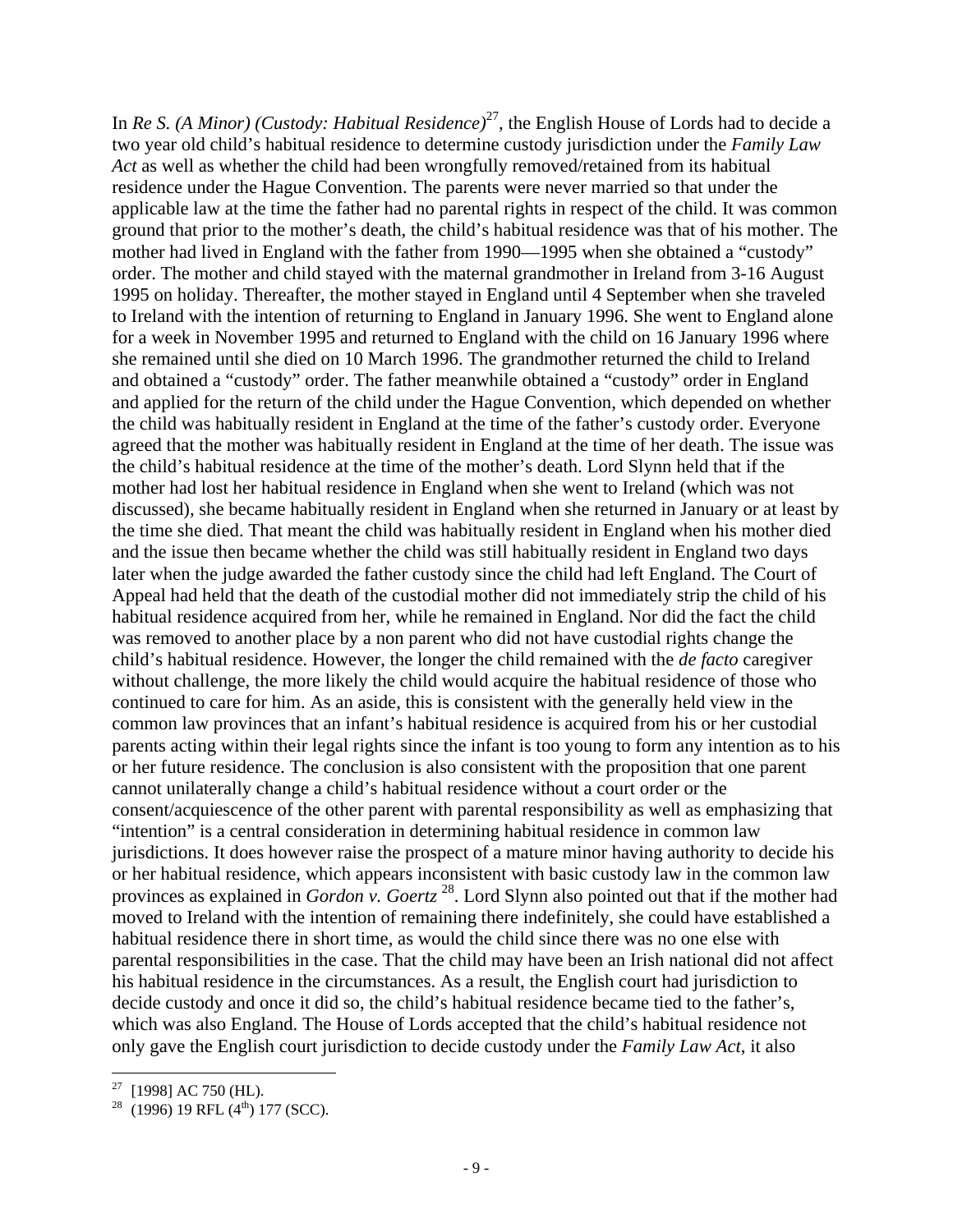provided the basis to conclude that the child was being wrongfully retained in Ireland outside its habitual residence (England) from a person entitled to custody rights (the father) within the meaning of the Convention and should be returned to England. That is, the court applied the same meaning to habitual residence under the Convention as it applied to determine jurisdiction under domestic custody law.

Lord Slynn also quoted with approval Lord Brandon's comments on "habitual residence" from In *Re H. (Minors)(Abduction: Custody Rights)*<sup>29</sup> to the effect that habitual residence is not defined in the Convention and should be given its natural and ordinary meaning, not treated as a term of art. Whether a person is habitually resident in a place is a question of fact not law. A person may cease to be habitually resident in a place in a single day if he or she leaves with a settled intention not to return but probably cannot become habitually resident in another place in a single day. Presence over an appreciable period of time and a settled intention to remain indefinitely are necessary to establish habitual residence. Finally, where a very young child is in the sole lawful custody of one parent, the child's habitual residence will necessarily be the same as the parent's. In my opinion, the same principles apply in the common law provinces of Canada, subject to the caveat, which may not be apparent from Lord Brandon's comments, that because of the way relocation (mobility) law has evolved in the common law provinces, a custodial parent does not have a unilateral right to change the child's habitual residence without a court order or the consent/acquiescence of any other person entitled to exercise parental responsibility, in the absence of proof that the right to custody being exercised by the removing parent according to the child's then habitual residence carries with it a right to change the child's residence.

In *Re J. (A Minor) (Abduction: Custody Rights*)<sup>30</sup> the English Court of Appeal had held that a custodial parent could change a child's habitual residence by changing her own habitual residence if no one else was entitled to exercise parental authority (as was the case here where an unmarried father had no rights as in *Re S.*) but that the same conclusion would not follow where both parents were in law entitled to exercise parental authority even if one had been awarded "custody". The House of Lords dismissed the father's appeal noting that the mother had not wrongfully removed the child under the Convention since no one other than the mother had parental or custody rights. One of the mother's legal custody rights was to decide where the child would reside. Again, I would suggest that common law courts in Canada would not allow a custodial parent to unilaterally change a child's habitual residence if another person was entitled to exercise parental authority over the child unless the relevant law included a right to change the child's residence without consent/acquiescence.

#### **(b) in common law provincial and territorial legislation that defines the concept.**

Some statutes such as the *Children's Law Reform Act*<sup>31</sup> define "habitual residence" for the purposes of the Act. Other statutes such as the *Family Law Act*32 incorporate the concept but do not provide a statutory definition. In those statutes where the concept is not defined it usually is

 $29\,$ <sup>29</sup> [1991] 2 AC 476 (HL) at p. 578.<br><sup>30</sup> [1990] 2 AC 562 (HL)

<sup>[1990] 2</sup> AC 562 (HL).

<sup>31</sup> RSO 1990 c. C-12 s. 22(2) (custody jurisdiction based on habitual residence). See also *Children's Law Act* SS 1997 s. 15(2) (jurisdiction in custody proceedings).

<sup>&</sup>lt;sup>32</sup> RSO 1990 c. 15 (property distribution governed by last common habitual residence).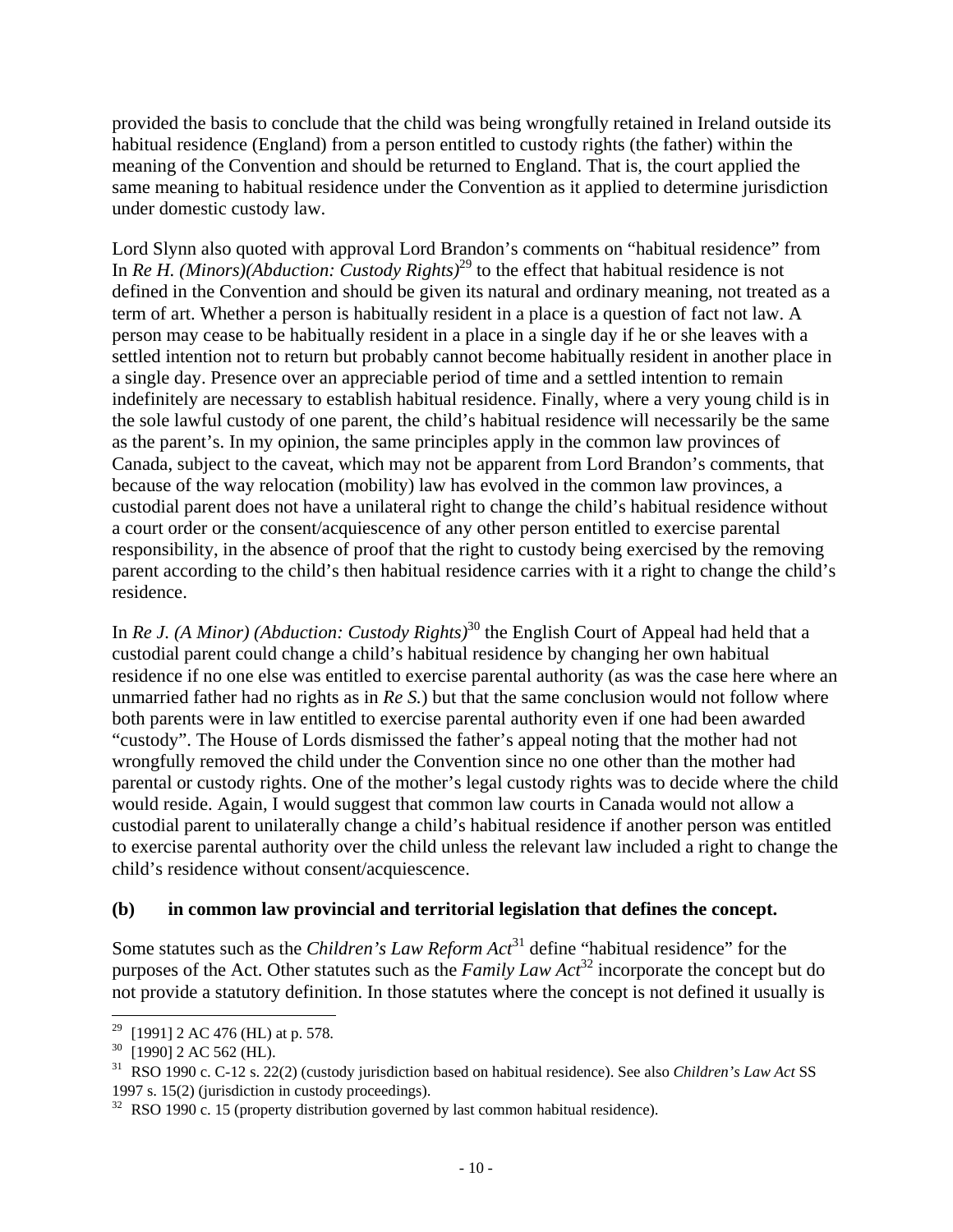interpreted to mean something close to the person's domicile of choice—the place where the person's life is centred and where he or she intends to live indefinitely. In spite of occasional suggestions to the contrary, most courts in the common law provinces interpreted "habitual residence" to include a concept of exclusivity in the sense that a person can only have one habitual residence at a time. The word "habitual" implies a more enduring and permanent connection between a person and a place than simple residence.<sup>33</sup>

In *Cruse v. Chittum*<sup>34</sup>, Lane J. adopted the submission of counsel that while the focus of "habitual residence" is on the nature and quality of the residence, regular physical presence seems to be implied as well. Many authors and commentators adopted a similar definition and placed "habitual residence" between "residence" and "domicile" on a spectrum of connections between a person and a place<sup>35</sup>. Although evidence of intention is not as important in deciding habitual residence as it is in establishing domicile, it may be a relevant consideration in deciding the quality and nature of a person's presence/residence in a place. In *Adderson v. Adderson*<sup>36</sup>, Laycraft C.J.A. considered other formulations of the definitions and adopted a similar interpretation whereby "habitual residence" referred to the quality of the residence more than the duration, though duration was a consideration, and that it required an intention between that required for domicile and residence, importing more durable ties than residence.

However, there are recent indications that perhaps there is no real difference between "habitual residence" and "ordinary residence" or at least far less than many lawyers and judges earlier thought. North and Fawcett<sup>37</sup> reviewed case law from about the mid '80s onwards and concluded that "habitual residence" should now be equated with "ordinary residence". Collins in the Twelfth edition of Dicey and Morris<sup>38</sup> also suggested that Lane J.'s decision in *Cruse v. Chittum* that habitual residence was "something more than" ordinary residence may no longer be good law based in large part on *Re E. (Child Abduction)*39.

Whether "habitual residence" now means the same as "ordinary residence" in the Canadian common law provinces depends on whether the definitional shift referred to by the above authors is confined to the legislation under which the cases referred to were decided. The current English thinking seems to be that the two concepts are essentially the same for family law purposes. In a related vein, the wording of the English and French versions of the definition of "residence" in the Quebec Civil Code Art. 77 seems to treat the two concepts as interchangeable. The short answer may be that in the absence of any legislative definition of the term "habitual residence" common law courts will adopt a purposive construction of the concept to reflect the context

<sup>33</sup> *Cruse v. Chittum* [1974] 2 All E.R. 940 (QB)("habitual" a reference more to the quality than duration of residence).

<sup>&</sup>lt;sup>34</sup> Ibid. see also *Adderson v. Adderson* (1987) 36 DLR (4<sup>th</sup>) 631 (ACA) where Laycraft C.J.A. accepted Lane J.'s comments.

<sup>&</sup>lt;sup>35</sup> E.g. Dicey and Morris, The Conflict of Laws,  $10<sup>th</sup>$  ed. (1980) pp. 144-5; Cheshire and North Private International Law,  $10^{th}$  ed. (1979) p.187; McLeod Conflict of Laws (1983) p. 180; Graveson, Conflict of Laws,  $7^{th}$  ed. P. 194, Castel, Canadian Conflict of Laws,  $4^{\text{th}}$  ed. P. 110.<br><sup>36</sup> *Supra* footnote 14.<br><sup>37</sup> Cheshire and North's Private International Law,  $12^{\text{th}}$  ed. (1992).<br><sup>38</sup> L. Collins, AV Dicey and JHC Morris, Dicey and Morris on

<sup>[1991]</sup> FCR 632 (reversed on the facts [1992] 1 FCR 541 (FCA).)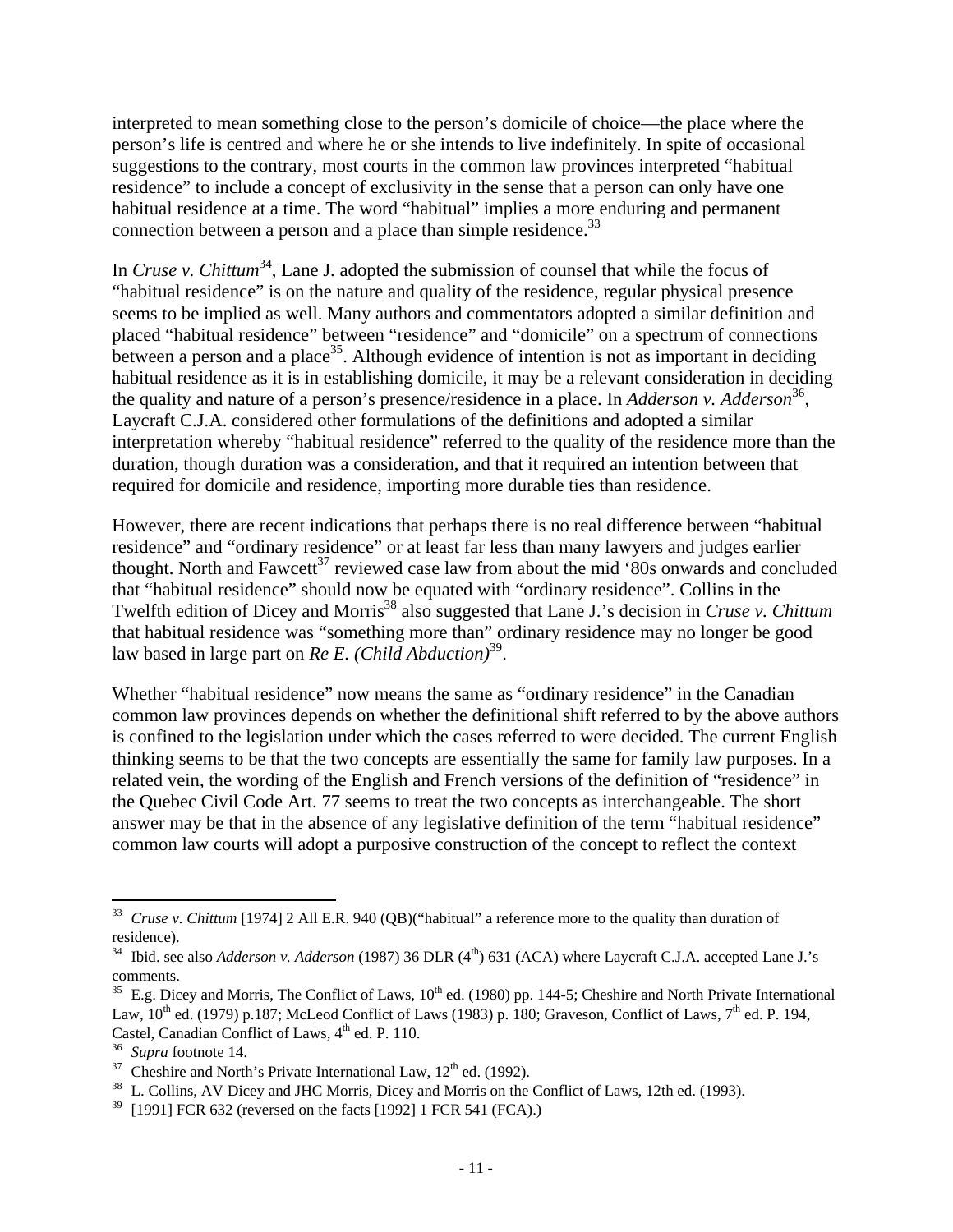within which the phrase is used<sup> $40$ </sup> but will be inclined to equate "habitual residence" with "ordinary residence" and vice versa in family law cases, particularly custody or access where both concepts are used primarily as jurisdiction thresholds intended to discourage child napping and force custody/access issues to be litigated in the place where the child's family life was centered.

In Manitoba there may be problems equating habitual residence with ordinary residence since the *Domicile and Habitual Residence Act*<sup>41</sup>, treats habitual residence and domicile as identical concepts and everyone agrees that domicile is different from ordinary residence at various levels. By contrast, the English and Scottish Law Commissions<sup> $42$ </sup> recommended that habitual residence not replace domicile as a general connecting factor because of the undeveloped state of habitual residence as a legal concept in common law jurisdictions. Unfortunately, I was unable to locate any Manitoba cases that provided insight into how to reconcile domicile, habitual residence, and ordinary residence having regard to the legislation.

If "habitual residence" and "ordinary residence" are interchangeable terms, it would mean that at least in principle a person could be without any habitual residence<sup>43</sup> (subject to statutory provisions to the contrary) and that a person could be habitually resident in two or more places<sup>44</sup> (which would seem to undermine the generally accepted view about the exclusivity of habitual residence). However, this could depend on the context within which the concept was employed.<sup>45</sup>

Regardless of the relationship between habitual and ordinary residence, there seems general acceptance of the reality that there is no practical difference between a young child's "ordinary" and "habitual" residence<sup>46</sup>.

Notwithstanding general acceptance that "habitual residence" is primarily a matter of fact not law, common law courts seem to determine a child's habitual residence by reference to family lifestyle prior to separation and not simply where the child lives at the time the child's habitual residence becomes an issue.<sup>47</sup>

 $\overline{a}$ 40 C.f. *Haig v. Canada*; *Haig v. Canada* (Chief Electoral Officer) [1993] 2 SCR 995 per Cory J—interpretation of residence as it pertained to right to vote.

<sup>&</sup>lt;sup>41</sup> CCSM c. D96.<br><sup>42</sup> *The Law of Domicile* (Law Com. 168) paras 3.5-3.8.

<sup>42</sup> *The Law of Domicile* (Law Com. 168) paras 3.5-3.8. 43 C.f. *Hack v. Hack* (1976) 6 Fam. Law 177; *Re J. (A Minor) (Abduction)* [1990] 2 AC 562; *W. and B. v. H. (Child*  Abduction: Surrogacy) [2002] 1 FLR 1008 (HC)—(in exceptional case even child could have no habitual residence).<br><sup>44</sup> Commissioner, Western Australia Police v. Dorman (1997) FLC 92-766. Having said this, most courts reject

idea that a child can have more than one habitual residence at a time for custody purposes but can have revolving residences if the parents share custody on a more or less equal parenting basis: *Re A. (Abduction: Habitual* 

<sup>&</sup>lt;sup>45</sup> E.g. *Cameron v. Cameron* 1996 S.C. 17 where the court made clear that the *Hague Convention on the Civil Aspects of International Child Abduction* was dependant on the principle that a child could only have one habitual residence at a time.

<sup>46</sup> See *Re S.* [1998] AC 750; *Re J.* [1990] 2 AC 562; *Hunter v. Hunter* 2005 SKQB 93 (SQB); *Bedard v. Bedard* 2004 SKCA 101 (SCA); *Brooks v. Brooks* (1998) RFL (4<sup>th</sup>) (OCA).<br><sup>47</sup> See *Krisko v. Krisko*, *infra*.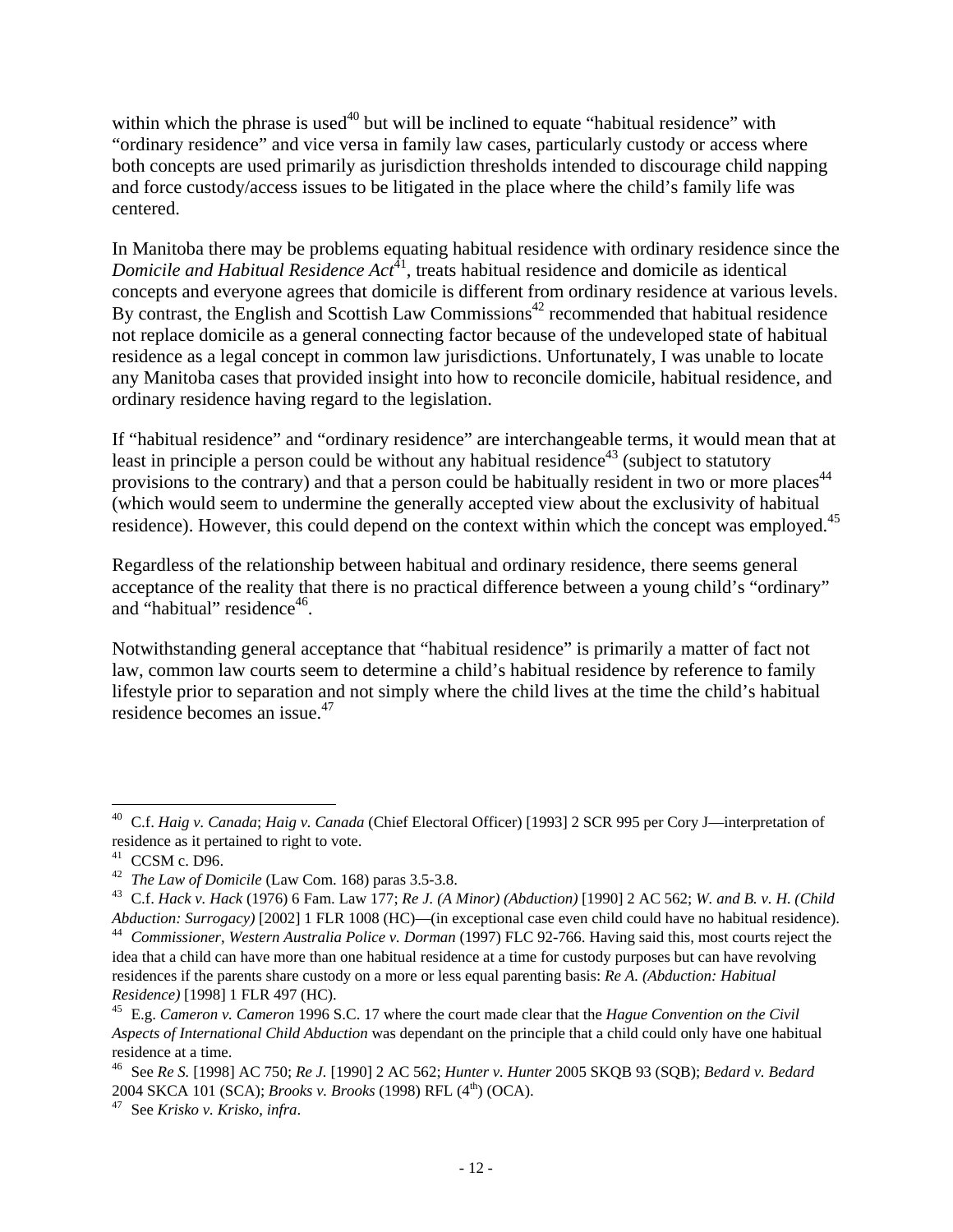In *Krisko v. Krisko*<sup>48</sup> the court held that two children who were Canadian Citizens were not habitually resident in Ontario for the purposes of establishing jurisdiction under s. 22 of the *Children's Law Reform Act* where they lived with their parents in Dubai indefinitely, even though the parents intended at some time to return to Ontario. While it is doubtful that the parents' domicile of choice shifted from Ontario to Dubai, the nature and duration of their residence in Dubai was sufficient to make them habitually resident there. The children were also ordinarily resident in Dubai on any reasonable definition of the phrase for the same reasons.

In *Chan v. Chow* 2001 BCCA 276 (BCCA), the British Columbia Court of Appeal addressed the concept of a child's "habitual residence" under ss. 44(2)(3) of the *Family Relations Act*49 and the Hague Convention and in particular whether the definition of "habitual residence" in ss. 44(2)(3) of the  $Act^{50}$  applied under the Convention. Proudfoot J.A. pointed out that there was conflicting authority on the point at the Superior Court level<sup>51</sup> and held that the definition in the *Family Relations Act* did not apply under the Convention primarily because the Act and the Convention serve different purposes<sup>52</sup>. With respect, Proudfoot J.A.'s comments on the difficulties of applying the statutory definition to the Convention are not convincing. More importantly, she seemed to base her conclusion, at least in part, on La Forest J.'s comments in *Thomson v. Thomson*<sup>53</sup> that the provisions of the Convention and Manitoba's *Child Custody Enforcement Act*<sup>54</sup> operated independently of one another. Contrary to the impression created by Proudfoot J.A.'s statements, when considered if full context La Forest J.'s comments seem to confirm that the Convention and the Act had similar objectives—requiring custody to be determined in the place where the child's life was centred. Moreover, it is difficult to see how a court could decide that the child was habitually resident in a province to decide custody but not habitually resident there to order the child's return in violation of a local order made on the basis the child was habitually resident in the province.<sup>55</sup> Finally, the definition of habitual residence in the Act (as in the Uniform Legislation) simply mirrors the definition developed by the common courts generally. In dealing with the statutory definition in ss. 44(2)(3) FRA, Proudfoot J.A. held that the Act made a significant distinction between parental and non-parental care. In ss. 44(2)(a) and (b), a child merely has to "reside" with one or both parents to be deemed to be

<sup>48 27</sup> Jan. 2000, doc. Simcoe 4216/99 (OGD) appeal dismissed (2000) 137 OAC 7 (CA). See also *Baker v. Arthurs* (1994) 124 Nfld & PEIR 69 (Nfld. CA): children habitually resident in Ontario for deciding jurisdiction under Newfoundland *Children's Law Reform Act* where lived with parents and parents intended to live there indefinitely before separation.

<sup>49</sup> RSBC 1996 c. 128.

<sup>&</sup>lt;sup>50</sup> Which incorporate the provisions of the Uniform Custody Legislation adopted in many common law provinces.<br><sup>51</sup> E.g. *Petnehazi v. Kresz* [1999] BCJ No. 1238 (SC) and *Hewstan v. Hewstan* 2001 BCSC 368.

<sup>&</sup>lt;sup>52</sup> Contrast *Medhurst v. Markle* (1995) 26 O.R. (3d) 178 (OGD) (judge rejecting view different interpretations of habitual residence applied under local custody legislation and Hague Convention).

<sup>[1994] 3</sup> SCR 551, at page 603.

<sup>54</sup> RSM 1987 c. 360.

<sup>55</sup> Contrast *Re S.* [1998] AC 750 (HL) where the House of Lords decided the child was habitually resident in England under local custody legislation and then ordered the return of the child under the Convention because the child was wrongfully detained in Ireland from its place of habitual residence.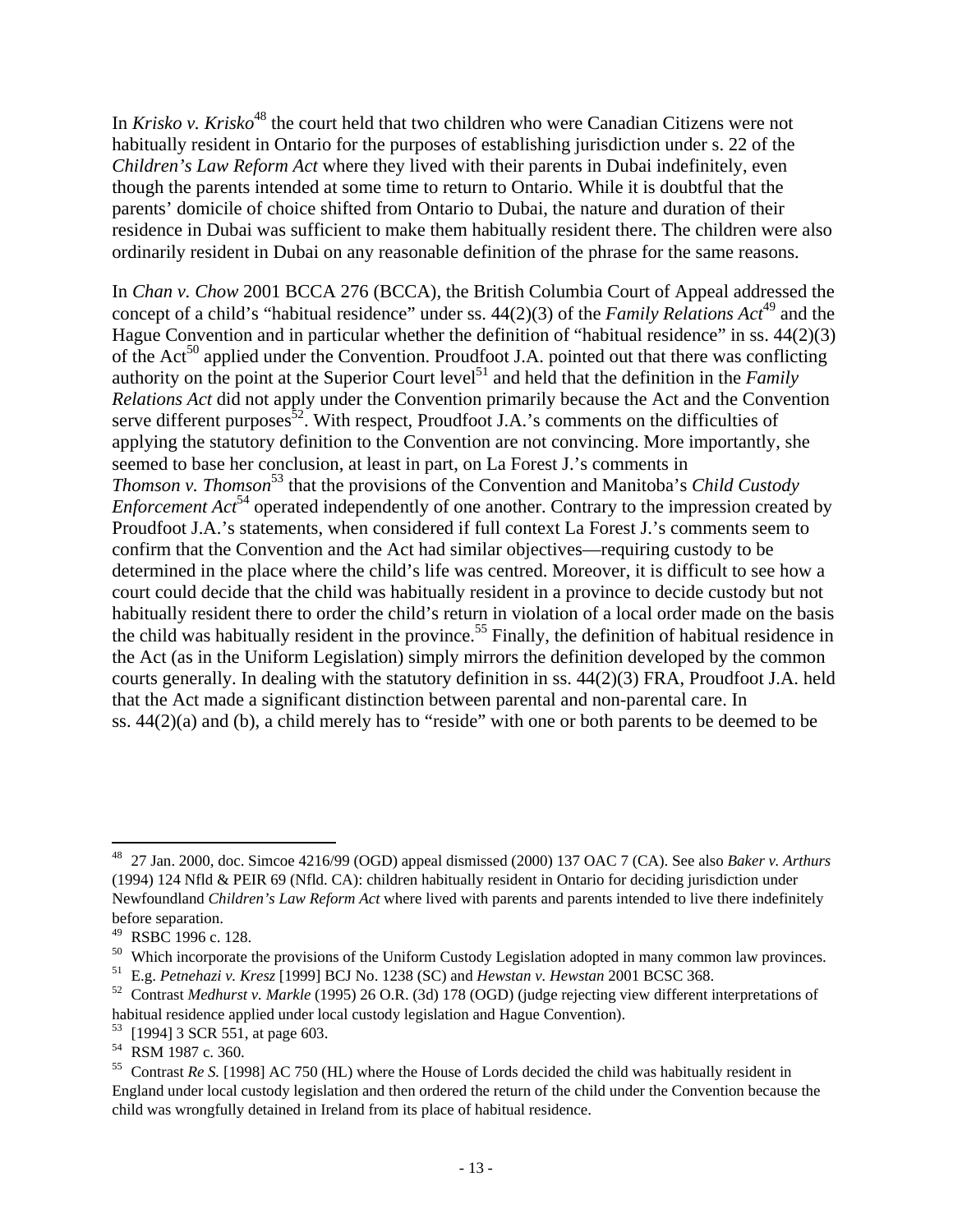habitually resident in a place, whereas if the child is with a non-parent, he or she needs to reside with that person on a "permanent basis for a substantial period of time".<sup>56</sup>

In *Bedard v. Bedard* 57 the Saskatchewan Court of Appeal held that a father had not acquiesced in the mother's unilateral removal of children from British Columbia to Saskatchewan where the family had resided prior to separation. The children were habitually resident in British Columbia and the mother could not unilaterally change the children's habitual residence by moving them away without a court order or the father's consent/acquiescence. The husband had acted promptly to get an order for custody in B.C. but did not try to enforce the order in Saskatchewan for an extended time while he tried to negotiate with the mother. The Court of Appeal disagreed with the trial judge's assessment of the evidence and held that there was no "clear and cogent evidence of unequivocal consent or acquiescence" in the removal. As a result, the Saskatchewan courts had no jurisdiction to decide custody under ss. 15(1)(2) of the *Children's Law Act* in light of the pending proceedings in British Columbia where the children were habitually resident. The analysis under the Act reflected the same definition that courts in the common law provinces apply under the Convention to decide a child's "habitual residence".

In *Hunter v. Hunter* 2005 SKQB 93 (SQB), Wright J. also addressed the meaning of a child's "habitual residence" under s. 15 of the *Children's Law Act*<sup>58</sup> following the mother's removal of the child from British Columbia to Saskatchewan. Wright J. distinguished *Bedard v. Bedard* and held that the father in this case had acquiesced in the mother's removal of the child even if he had not originally agreed to the removal. The father did not manifest any objection to the child residing in Saskatchewan and commenced no proceeding there or in B.C. and had even acknowledged the child was living with the mother in an inter spousal agreement. The father's acquiescence was sufficient to allow the mother to change the child's habitual residence to Saskatchewan.

In *Dale v. Dale*<sup>59</sup>, Belch J. refused to assume jurisdiction to decide custody of two children who had been brought by their mother with the father's consent from Pennsylvania to Ontario to attend school for a limited time up until the end of school in June 2003. The father extended his consent to 31 August 2003 and then to 31 December 2003. In November 2003 the mother advised the father she intended to stay in Ontario with the children. Belch J. held that the children had been habitually resident in Pennsylvania pursuant to s. 22(2) CLRA before their move to Ontario, the mother could not unilaterally change the children's habitual residence and the father had never agreed to more than a temporary stay in Ontario. He went on to hold that the children should be returned to Pennsylvania under the Convention, on the assumption that since the children were habitually resident in Pennsylvania under the CLRA there were also habitually resident there under the Convention.

1

<sup>56</sup> See Lord Slynn's comments in *Re S. (Custody: Habitual Residence)* [1998] AC 750 (HL) to a similar effect in proceedings under the Convention where the child was removed by his grandmother from England to Ireland.<br>57, 2004 SKGA 101 (SGA) 2004 SKCA 101 (SCA).

<sup>58</sup> Which incorporated the Uniform Legislation as in British Columbia and in Ontario.

<sup>59 22</sup> Nov. 2004 doc 667/03 (OSCJ).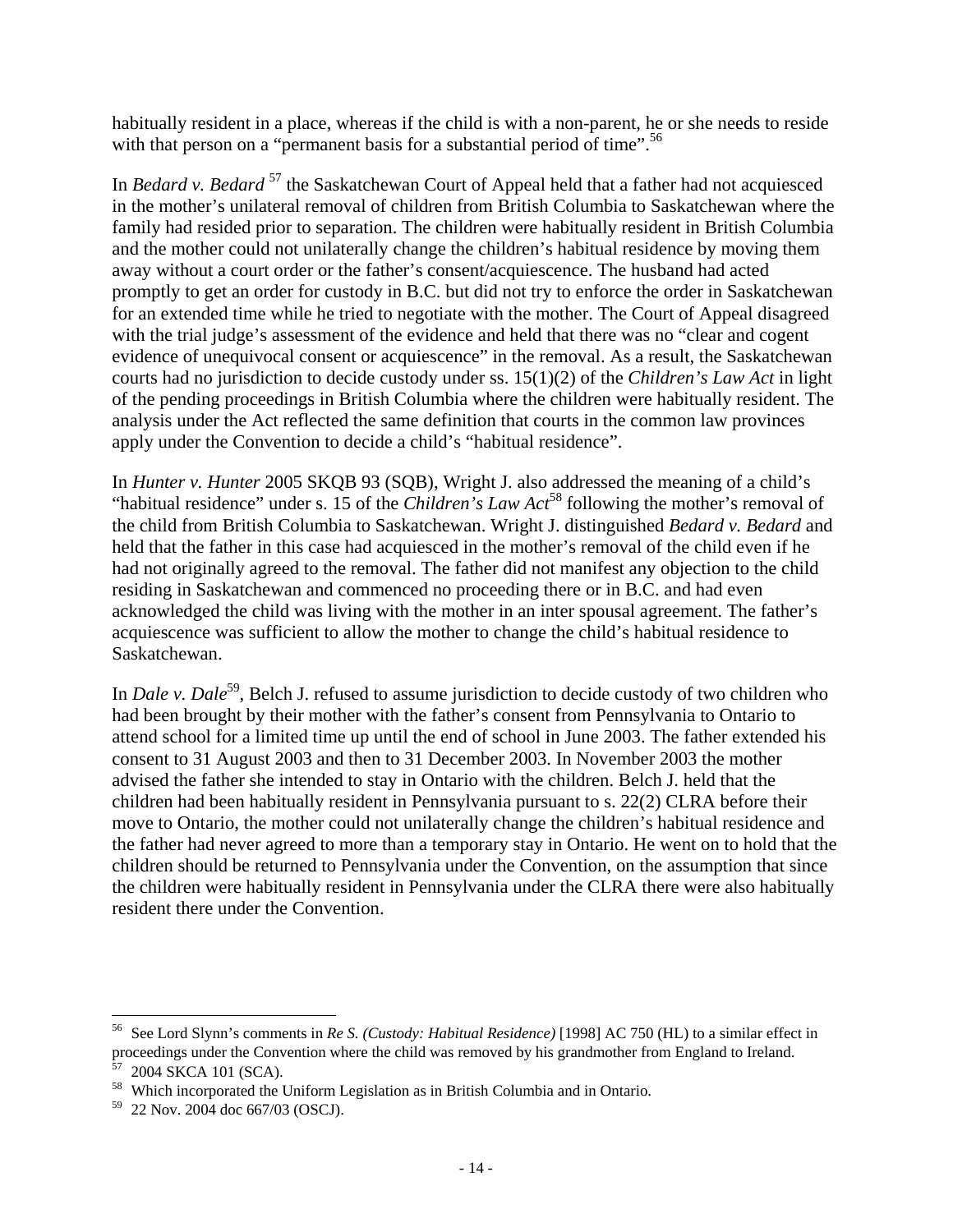#### **(c) The Hague Convention on the Civil Aspects of International Child Abduction**

Collins<sup>60</sup> points out that habitual residence has long been a favourite expression of the Hague Conference on Private International Law but no definition of the term has ever been included in a Hague Convention. The case law in the common law provinces has been consistent under the Hague Convention on International Aspects of International Child Abduction that a child is habitually resident in the place where the child last lived with both parents in a family setting<sup>61</sup>. The case law requires that the family actually have adopted a residence in a place for it to be the child's habitual residence. A brief sojourn or temporary presence in a place is insufficient to establish a habitual residence in that place.

The courts in the common law provinces routinely have maintained that one parent cannot unilaterally change a child's habitual residence by moving away with the child. Although the right to "custody" includes a right to decide where a child will live<sup>62</sup> and the SCC went so far as to suggest that a custodial parent may be able to unilaterally change a child's habitual residence even in the face of a non removal clause,  $^{63}$  Canadian courts do not appear willing to read a unilateral right to do so into a custody order unless the order expressly so provides<sup> $64$ </sup> or unless the law under which the parent exercises custody allowed him or her to unilaterally change the child's residence $65$ .

Certainly, one joint parent does not have authority to change a child's habitual residence without a court order to that effect or the consent/ acquiescence of the other joint parent<sup>66</sup> since the right to joint custody usually carries with it a right to participate in major parenting decisions, including where the child will reside<sup>67</sup>. Notwithstanding the La Forest J.'s comments in *Thomson v. Thomson*<sup>68</sup> to the contrary most courts seem to accept that a parent who has been granted custody but with the proviso that the child not be removed from the jurisdiction will not be allowed to unilaterally change the child's habitual residence by moving with the child<sup>69</sup> in spite of the SCC's suggestion that this might be possible after a final custody order.<sup>70</sup>The parents can agree to a change in the child's habitual residence or one parent can acquiesce in such a

<sup>&</sup>lt;sup>60</sup> Dicey and Morris on the Conflict of Laws, ed. Collins  $13<sup>th</sup>$  ed (2000) at pa. 149.

See *R*.(*B*) *v. C.* (LRS) 2001 CarswellBC 1161 (BCCA) (court reviewing concepts of habitual residence and wrongful removal).<br>
<sup>62</sup> Gordon v. Goertz (1996) 19 RFL (4<sup>th</sup>) 177 (SCC).

<sup>&</sup>lt;sup>63</sup> *Thomson v. Thomson* (1994) 3 SCR 551 (SCC).<br><sup>64</sup> See cases discussed in McLeod and Mamo, *Annual Review of Family Law 2004* (Carswell) pp. 23-24.<br><sup>65</sup> E.g. *Re J. (A Minor) (Abduction: Custody Rights)* [1990] 2 AC 56

<sup>&</sup>lt;sup>66</sup> *C. (DM) v. W. (DL)* (2001) 15 RFL (5<sup>th</sup>) 35 (BCCA)(mother with joint custody ordered to return child).<br><sup>67</sup> Clearly if the local court is dealing with a court order from another country, it would be a questio whether the shared parenting arrangement carried a right to participate in deciding where the child would live but a local court would not assume a right to unilaterally change residence.

<sup>&</sup>lt;sup>68</sup> *Supra* footnote 57.<br><sup>69</sup> *Thorne v. Dryden-Hall* (1997) 28 RFL (4<sup>th</sup>) 297 (BCCA).<br><sup>70</sup> See *Thomson v. Thomson, supra* where the court suggested there was a difference between such a restriction in an interim and a final order.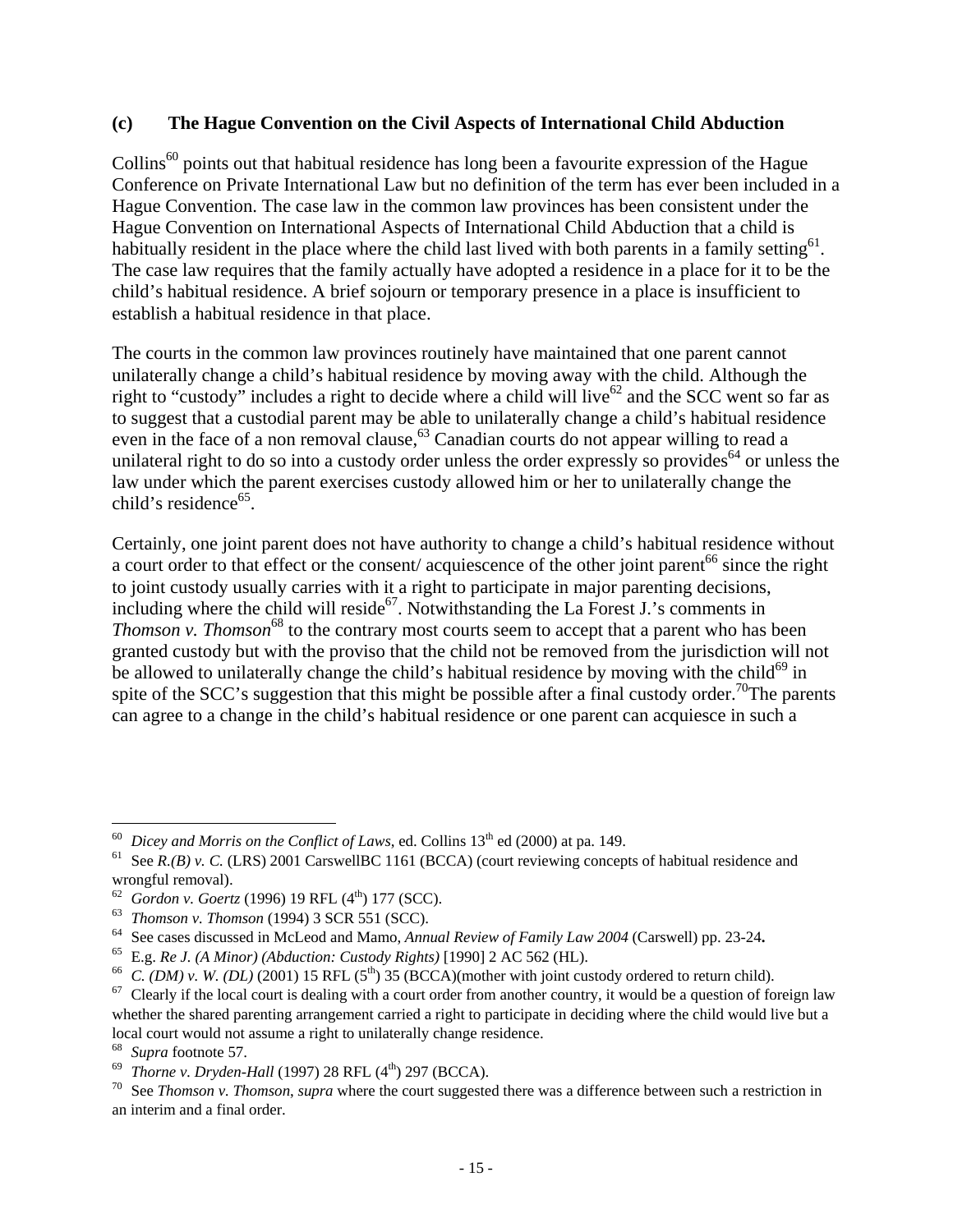change by the other parent<sup>71</sup>. However, courts are reluctant to find an agreement to change or acquiescence in a change in the absence of clear evidence that was intended<sup>72</sup>.

In *Williams v. Elliott*73, Steinberg J. pointed out how difficult it may be to determine a child's habitual residence with a highly mobile family. His solution came close to using a real and substantial connection case to decide close cases.

In *Chan v. Chow*<sup>74</sup>, the BCCA dealt with a similar problem but in a more traditional fashion. The parties married in Alberta in 1993, their child was born in 1994, and they separated in 1995. In January 1996 the mother was granted interim custody by *ex parte* order and took the child to Australia without informing the father. She later took the child to Hong Kong. In the meantime, the father was granted interim custody. He also moved to Hong Kong to attempt reconciliation. In April 1997, the parties were divorced in Alberta and awarded joint custody. In July 1998 the parties made a further attempt at reconciliation in Ontario. The family moved to British Columbia in August 1998 and to Hong Kong in June 1999. The parents separated permanently while living in Hong Kong and the child spent about equal time with each parent. In March 2000, the father returned to British Columbia with the child but without the mother's knowledge or consent. The mother applied for the child's return to Hong Kong under the Convention. The chambers judge noted that the child's permit to remain in Hong Kong and the mother's immigration status in Canada were about to expire and then held that the Convention did not apply since the child was not habitually resident in Hong Kong immediately before the father brought her to British Columbia. The Court of Appeal disagreed and held that the child had been habitually resident in Hong Kong immediately before the removal. She had been there for nine months, which was an appreciable period of time, the parents clearly had a settled intention to make Hong Kong their home before their final separation, which meant they were habitually resident there, and the child's habitual residence was tied to her parents' habitual residence. Since the parents shared joint custody, neither had a right to unilaterally change the child's residence as a matter of law. However, that was not an end to the case since the child's return posed the risk of an intolerable situation since she would have to move again when her permit to remain in Hong Kong expired and the mother had demonstrated an unstable lifestyle. Accordingly, the Court declined to order the return of the child under the Convention and referred the matter for trial in the province. The Court's reasons confirm that the fact a person's immigration status is uncertain does not mean that he or she cannot establish habitual residence in a place although it may be a factor bearing on whether he or she reasonably intends to remain in the place indefinitely.

While it is not a Canadian case, Kozinski C.J.'s comments in *Mozes* v. Mozes<sup>75</sup> contain some instructive comments on the meaning of habitual residence in other common law jurisdictions. Although the appeal is from a California decision and California has a civilian heritage, it is clear

<sup>71</sup> Contrast the results on the facts in *Bedard v. Bedard* 2004 SKCA 101 (SCA) and *Hunter v. Hunter* 2005 SKQB 93 (SQB) applying same legal analysis.

<sup>&</sup>lt;sup>72</sup> See *Brooks v. Brooks* (1998) 39 RFL (4<sup>th</sup>) 187 (OCA) (court erring assuming jurisdiction where child removed from Manitoba to Ontario); *Bedard v. Bedard*, *supra* (no clear and compelling evidence of agreement or acquiescence).

 $73 \over 74$  (2001) 21 RFL (5<sup>th</sup>) 247 (OSCJ).<br>
<sup>74</sup> 2001 BCCA 276 (BCCA).

<sup>75</sup> United States Court of Appeals for the Ninth Circuit, 9 January 2001.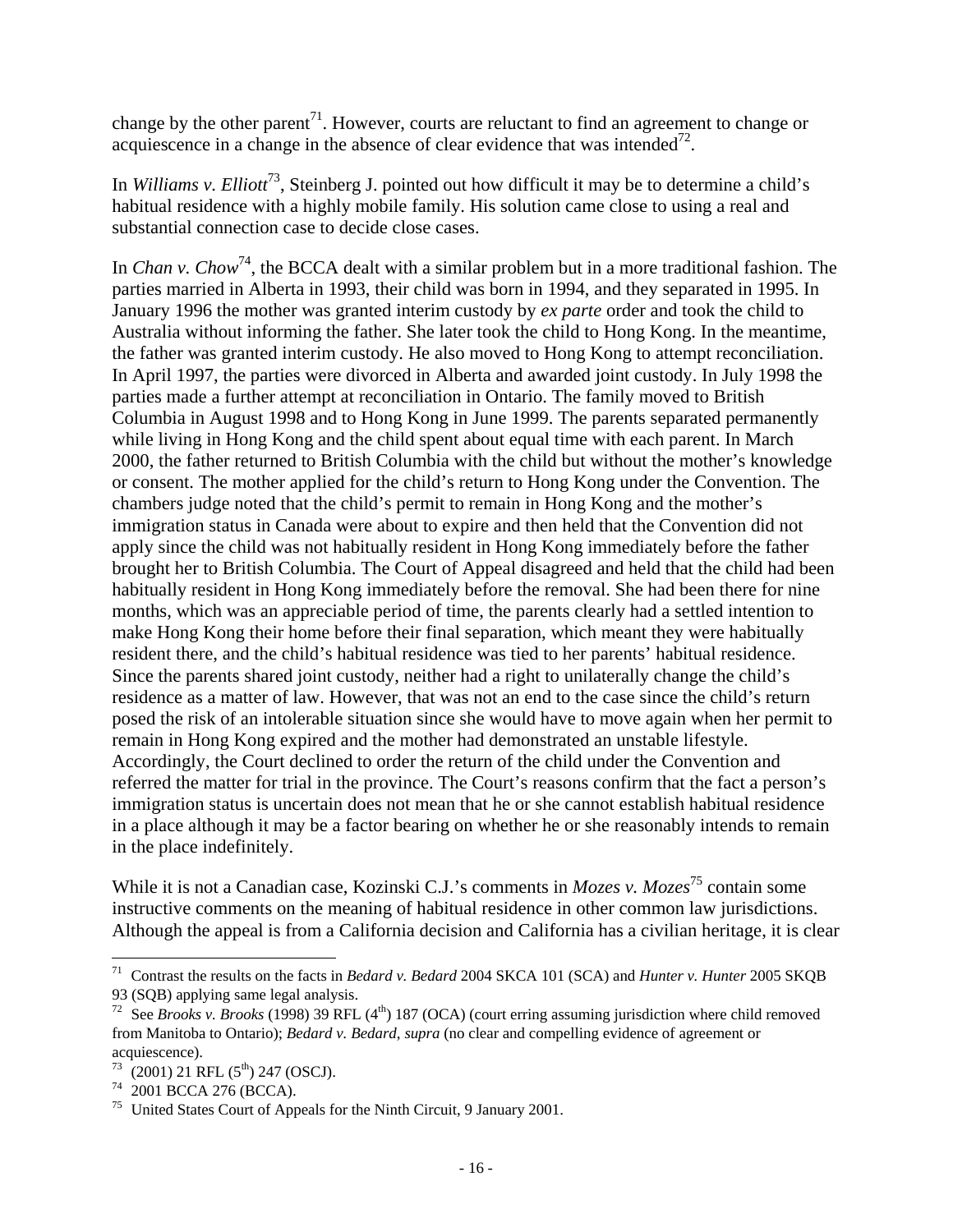that the Court of Appeal was applying common law concepts<sup>76</sup>. The mother had brought the children from Israel to California with the father's consent for a limited time (about 15 months) and purpose (primarily education). However, a year after they arrived, the mother applied for divorce and custody in California and the father sought the children's return to Israel under the Convention. The father appealed the District Court's denial of his petition. Kozinski J. emphasized that the Convention was intended to prevent and address unilateral removal of children from their place of habitual residence that interfered with a person's custody rights. The issue turned on whether the children were still habitually resident in Israel or whether their habitual residence had changed to California given the nature and duration of their presence there. Kozinski C.J. disagreed with the suggestion the words "habitual residence" had a simple and obvious meaning. While he tried to downplay the technical aspects of the phrase, he acknowledged that the meaning of the words was a question of law, being a matter of statutory interpretation, even though the meaning was essentially a matter of fact making the term a mixed question of fact and law. Kozinski C.J. confirmed the English law holding that there was no real distinction between ordinary residence under British law and habitual residence under the Convention and also confirmed the difference between habitual residence and domicile involved the nature of the requisite intention to establish each. Kozinksi C.J. was very clear that habitual residence involved proof of a settled intention to reside in a place indefinitely. He also pointed out that many courts have held that a person can only have one habitual residence at a time under the Convention. The exception would be the rare situation where someone splits time more or less evenly between two locations. Kozinski C.J.'s case law review included reference to a Quebec case—*Y.D. v. J.B* (*Droit de la famille—2454*) 77 where the court appeared to focus simply on the objective facts but observed that the court "nevertheless made what we would call a finding of settled purpose, remarking that 'the members of this family were neither visitors nor tourists in California'". This suggests that "intention" may be more relevant in fact and substance than appears to be the case in law and form under Quebec law. Kozsinski C.J. also agreed that when it came to children, the intention or purpose which has to be taken into account to determine habitual residence was that of the person or persons entitled to decide the child's residence. Problems arise when the persons entitled to fix the child's residence no longer agree. Kozinski C.J. rejected the suggestion that a child remained habitually resident in the last place the family lived together unless a court ordered or the parents agreed otherwise as well as the suggestion that as a general rule a parent could unilaterally change the child's residence as a matter of objective facts just by living somewhere else with the child. Instead, he adopted the more widely accepted view that as a general rule after separation, neither parent can unilaterally change a child's residence but instead requires a court order, consent, or acquiescence to the change. The latter may arise by simple knowing inaction to a change. He also confirmed that an intention to live somewhere will not result in habitual residence there unless the person is actually physically present there.

In *Mozes v. Mozes*, Kozinski C.J. opined that the courts would be undermining the integrity of the Convention if they allowed a child's habitual residence to be changed too easily. In the absence of consent/acquiescence or court order, a parent should only be allowed to change a child's habitual residence by moving with the child if the child resided there for a considerable

 $76$  In part III of his reasons Kozinski C.J. relies on English cases and texts.

 $77$  [1996] RDF 512 (Que.SC) (children living continuously with both parents and attending school in California for three years).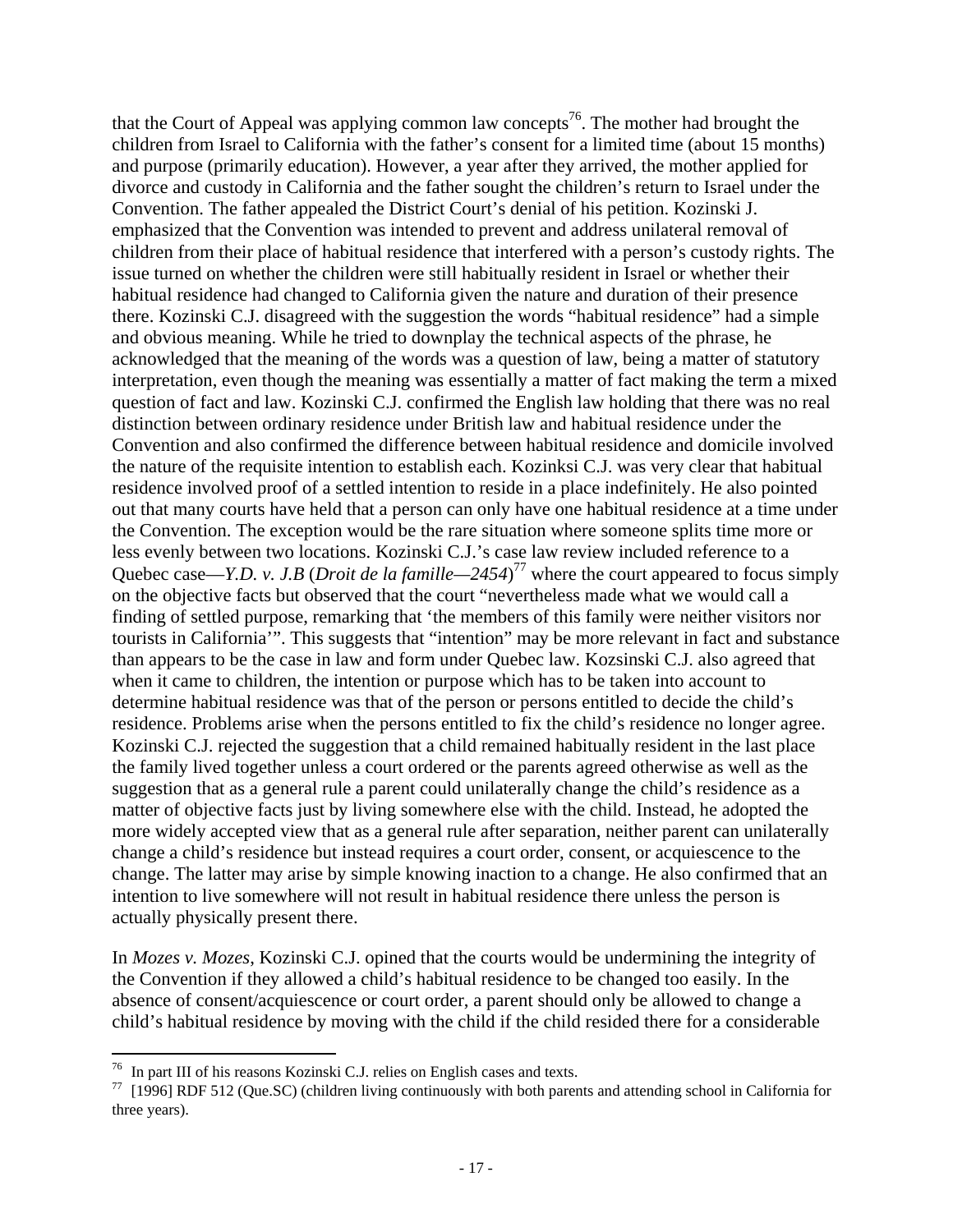time with no objection by the other parent or the applicable law allowed the parent to unilaterally change the child's residence as an incident of his or her custody rights. Although Kozinski C.J. appeared to accept the possibility of unilateral change if the duration of the change was sufficiently long, this appears to be no more than recognition that acquiescence can be inferred by inaction. Kozinski C.J. then remitted the matter for determination on the proper legal principles. In this case, the parents had agreed that the children would be in California for a limited time and purpose. There was no agreement or acquiescence to any indefinite stay and no consent to changing the children's habitual residence. That the father immediately took steps to arrange the children's return negated any change or finding that he had acquiesced in the change so it seemed unlikely that the court could find the children's habitual residence had changed.

In de *Haan v. Gracia*78, the parties commenced cohabitation in France in 1994, had two children, and were married there in 1999. The mother and both children were Canadian citizens. The parents separated and commenced divorce proceedings in France in 2002 but later reconciled and decided to move to Alberta, Canada. The mother and children went on ahead and the father arrived a few months later. The father decided he wanted to return to France but the mother refused to accompany him or allow him to take the children. Power J. dismissed the father's application for a return order under the Hague Convention, noting that the father had consented to the family, including the children, moving to Alberta. Based on the parties' words and conduct, Power J. was satisfied that they had a settled intention to abandon their prior habitual residence in France and to establish one in Alberta. Accordingly, the children were habitually resident in Alberta and there was no basis to order their return since the application was commenced after the change in habitual residence. The only troubling aspect of the case was when Power J. held that the children's habitual residence changed almost immediately upon their arrival in Alberta. With respect, this seems more domicile oriented than habitually resident where most courts insist on some extended physical presence before an habitual residence is established. At least in Power J.'s opinion, there is no rule of law requiring extended residence in a place to establish a habitual residence there if the intention to live there indefinitely is clear enough. With respect, this conclusion should be approached with some caution given the weight of authority in favour of requiring a more extended physical presence in a place.

In *Chan v. Chow*<sup>79</sup> the British Columbia Court of Appeal held that the definition of "habitually" resident" in the custody jurisdiction section of the *Family Relations Act* did not apply to determine a child's habitual residence under the Convention and then appeared to do just that. By contrast in *Dale v. Dale*<sup>80</sup>, Belch J. applied the same definition in s. 22(2) CLRA to decide a child's habitual residence under the Convention but without expressly commenting on the propriety of doing so. Unless the definition in the local custody legislation contains a definition that is clearly different from the usual meaning of habitual residence under the Convention, it is likely that courts will do the same as Belch J. did in *Dale* notwithstanding Proudfoot J.A.'s

1

<sup>78 2004</sup> ABQB 74 (AQB). See also *Proia v. Proia* 2003 ABQB 576 (AQB) where Rooke J. held that the parents and children became habitually resident in Alberta after they sold their home in France and moved to Alberta and signed a residential lease. That the parents separated a short time later and the father returned to France did not change the children's habitual residence. Again the court seemed satisfied that the parents and children acquired a habitual residence in Alberta upon their arrival given the parents' decision to relocate.<br><sup>79</sup> 2001 BCCA 276 (BCCA).

<sup>80 22</sup> Nov. 2004 doc 667/03 (OSCJ).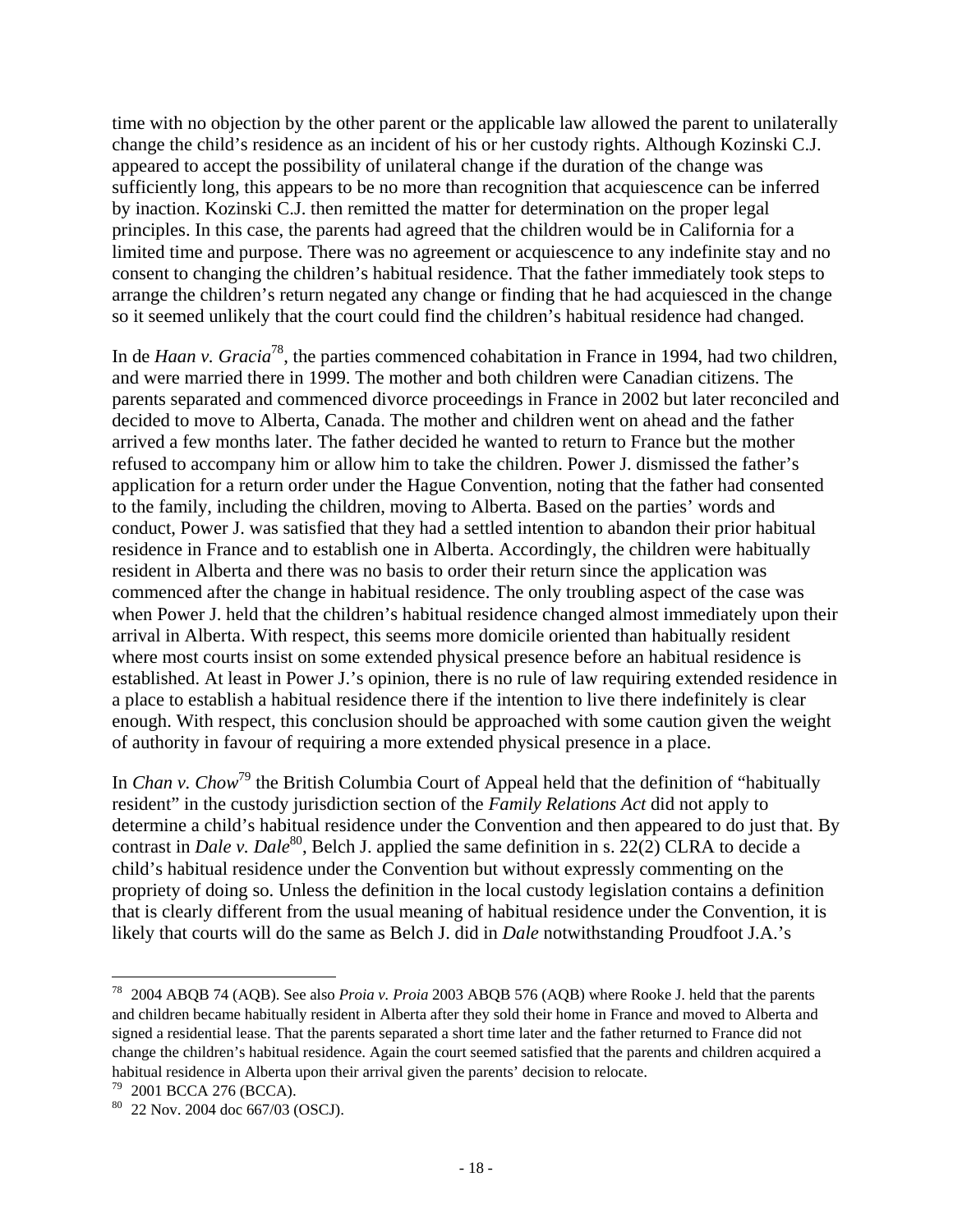comments to the contrary in *Chan v. Chow* since the Convention and Uniform Custody legislation have similar objectives.

In *Medhurst v. Markle* (1995) 26 O.R. (3d) 178 (OGD), the trial judge found that the parents moved from Canada to Germany to live indefinitely rather than as tourists or for vacation. As a result, the parents became habitually resident in Germany as was their daughter who was born in Germany in December 1994. That the mother may have had the father's permission to bring the child to Canada in February 2005 to visit the father's mother did not entitle her to change the child's habitual residence when she decided to separate from the father and remain in Canada. The father appealed. In the course of the appeal, Jenkins J. noted that the trial judge had used the definition of "habitually resident" in s. 22(2) CLRA to decide the child's habitual residence under the Convention. Jenkins J. rejected the father's argument that this was improper since principles of public international law not domestic law governed the interpretations of treaties incorporated into domestic law<sup>81</sup>. Jenkins J. held that since the Convention had been incorporated into the CLRA it was part of Ontario custody law and the same definition applied under the Convention as applied under s. 22(2) CLRA, noting that the SCC appeared to recognize this in *Thomson v. Thomson*.

#### **(d) the Hague Convention on Jurisdiction, Applicable Law, Recognition, Enforcement and Co-operation in respect of Parental Responsibilities and Measures for the Protection of Children**

There is no reason to suspect that common law courts will adopt a different interpretation of "habitual residence" under this Convention than the Convention on International Child Abduction, especially given the large body of case law that has developed under the latter Convention. The Convention on Parental Responsibilities is not so different in fundamental policy objectives as to force the courts into a contextually different approach. Even if the BCCA was correct in *Chan v. Chow* that habitual residence had a different meaning under the Convention than under domestic custody law, this Convention, like the *Convention on Civil Aspects of International Child Abduction*, is also an international treaty with similar basic objectives. On balance, it is likely that most courts would adopt Jenkins J.'s reasoning in *Medhurst* in preference to the BCCA's in *Chan* since both the domestic legislation and Convention are aimed at restricting custody cases to the place where a child's life is centered to discourage child napping and reduce multiplicity of proceedings.

Most common law courts have limited their attention to cases from Canada and occasionally England or the Commonwealth in deciding a child's "habitual residence" under the Hague Convention and presumably will do so under the Jurisdiction Convention, if it is implemented.

<u>.</u>

<sup>&</sup>lt;sup>81</sup> This was the same argument, albeit in more formal form, that the BCCA accepted as a matter of law in *Chan v. Chow*, *supra*.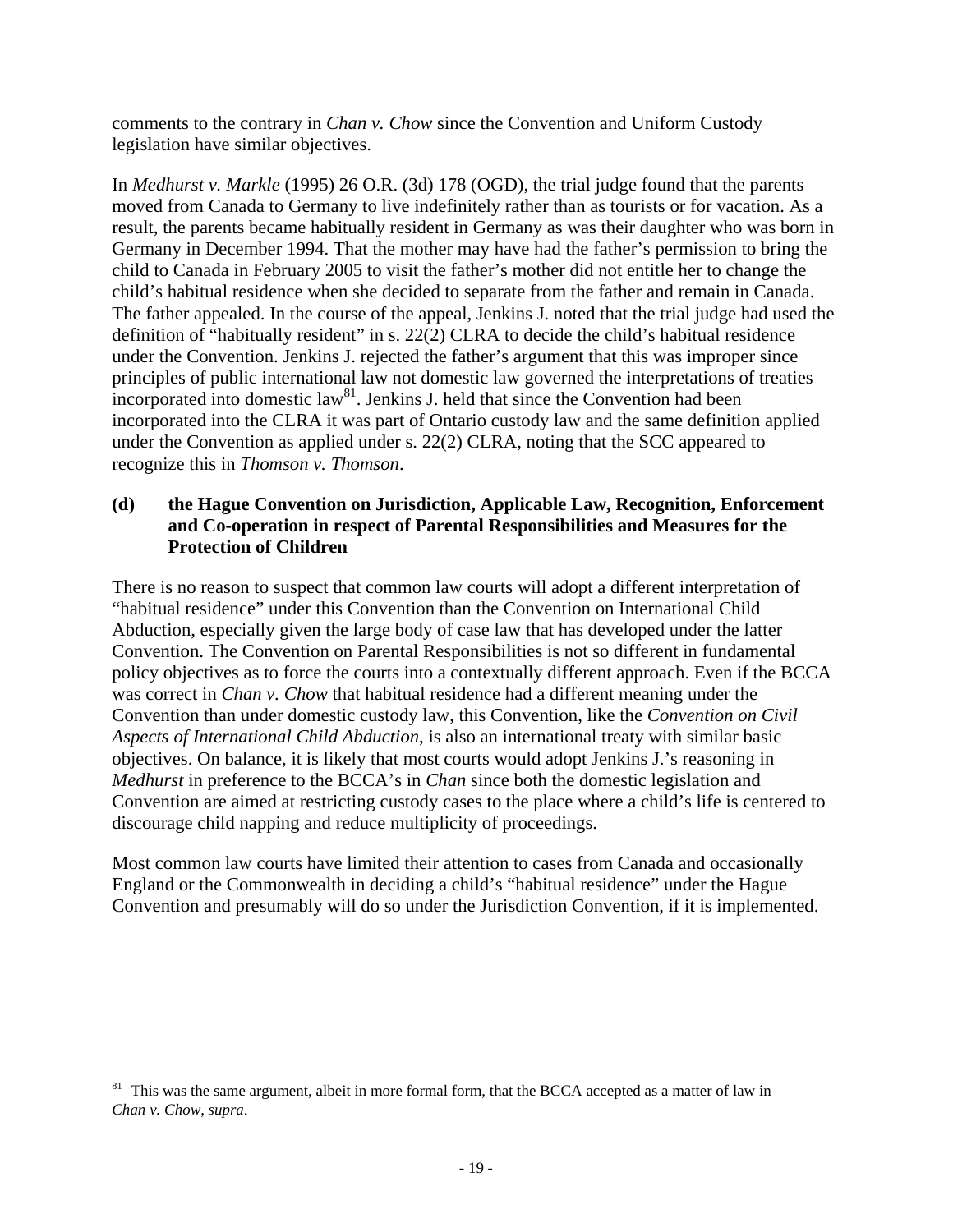### **3. (a) Does the interpretation which has been given to the term "habitual residence" under the Hague conventions differ from that under the common law and P/T legislation?**

Except to the extent the legislation expressly incorporates a different definition or the context requires a different approach to carry out the legislative policy objectives there is no reason to expect fundamentally different interpretations. One caveat to this may be that while the relocation law that has applied in the common law provinces does not acknowledge a parent's right to unilaterally change a child's residence even if that parent exercises sole custody, this may not be case where custody rights are established according to a Contracting State outside the common law provinces. In such cases, whether the parent exercising a right of custody from such place has the right to unilaterally change the child's residence is an incident of the foreign law.

While there appears to be a fundamental difference of opinion on whether domestic definitions should be transported into the Convention as noted by Proudfoot J.A. in *Chan v. Chow* 82 and Jenkins J. in *Medhurst v. Markle*<sup>83</sup> as I previously indicated, most judges do not even advert to the dilemma and simply transpose the definition from the Uniform Legislation into the Convention and those that do probably would prefer Jenkins J.'s decision over Proudfoot J.A.'s. The matter seems almost moot since the definition in the Uniform Legislation reflects the case law that had developed under the Convention and other Hague Conventions as noted by various text writers.

In Manitoba the Legislature amended the law by enacting the *Domicile and Habitual Residence Act* whereby both terms have the same meaning in law. Under the Act, the common law of domicile is abolished and domicile and habitual residence are treated as the same thing. The domicile and habitual residence of each person is in the state and a subdivision thereof in which the person's principle home is situated and in which that person intends to reside. Unless a contrary intention is shown, a person is presumed to reside indefinitely in the state and subdivision where that person's principle home is situated. The statute essentially re-defines domicile for adults of full capacity in terms of habitual residence as the term is interpreted in the common law provinces and institutes a statutory presumption of intention. However, a person may only have one domicile or habitual residence at any time and cannot abandon a domicile or habitual residence until he or she has acquired another (contrary to the common law doctrine of reverter). Although the domicile of dependency is abolished, special rules apply for mentally incompetent persons and for children who continue to have domiciles and habitual residences that are different and distinct. While a child's domicile reflects the parents' as a matter of law, a child's habitual residence depends on where the child normally and usually resides, which reflects Quebec law. Having said this, since children usually live with their parents, the distinction will be more imagined than real in most cases.

In *Fareed v. Latif*<sup>84</sup>, a wife petitioned for divorce and claimed a division of family property under the *Marital Property Act*. The husband applied for a stay of proceedings or dismissal on the ground the Manitoba court lacked jurisdiction. Mercier J. held that the husband's principle

 $\overline{a}$ <sup>82</sup> 2001 BCCA 276 (BCCA).

<sup>83 (1995) 26</sup> OR (3d) 178 (OGD).

 $84$  (1991) 31 RFL (3d) 354 (MOB).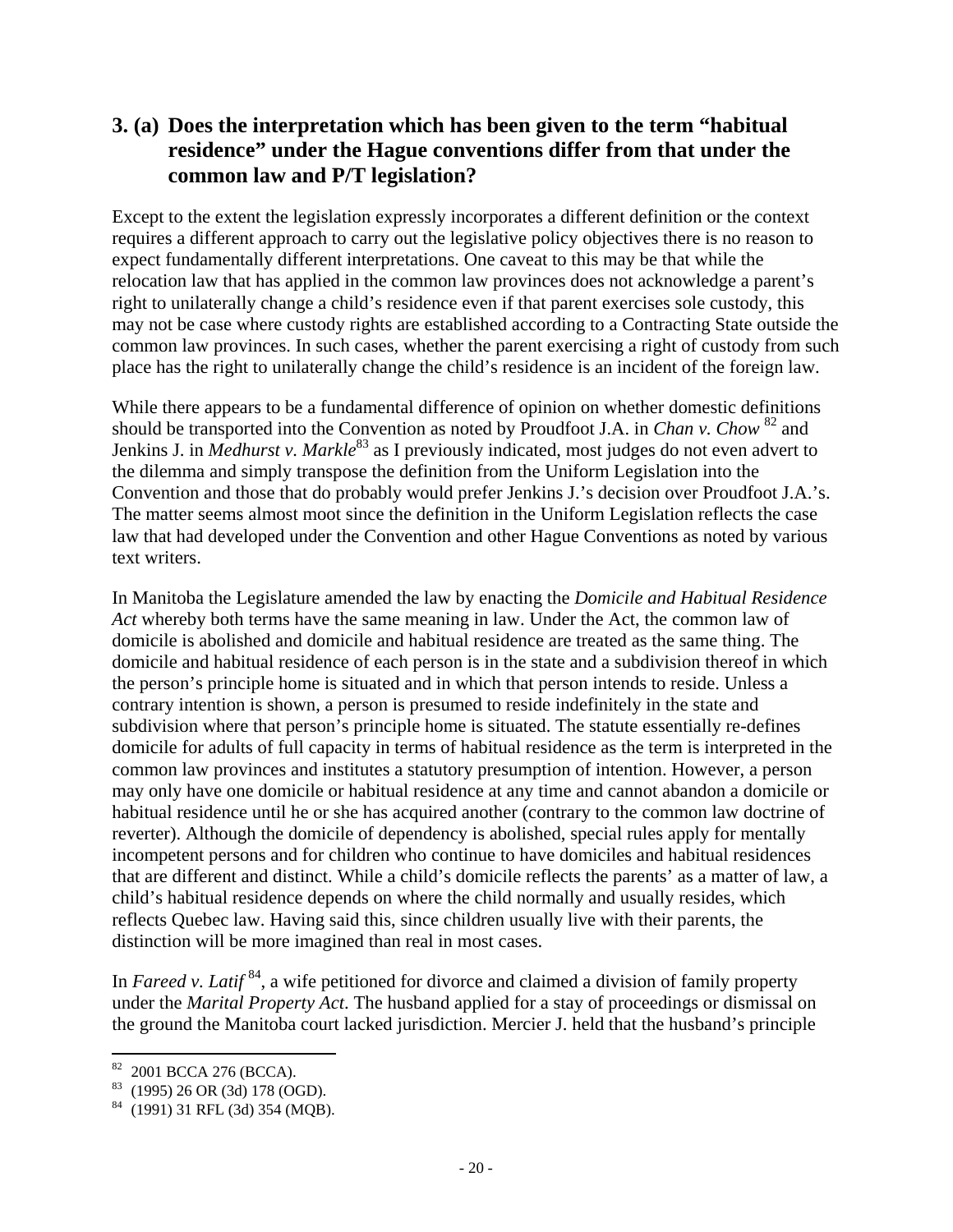home and hence his domicile and habitual residence were in Egypt while the wife's were in Manitoba. Accordingly the courts had jurisdiction to decide support if they chose to do so although there could be enforcement problems. The *Marital Property Act* applied if the parties' last common habitual residence was in Manitoba. Mercier J. held that the parties' last common habitual residence was a matter of fact that he could not decide on the conflicted affidavits and left the matter to the trial judge. In deciding whether the Manitoba court had jurisdiction to deal with divorce under the *Divorce Act*, Mercier J. applied the same case law referred to above with no indication that the *Domicile and Habitual Residence Act* had any effect on habitual residence.

In *L. (TI) v. F.*  $(JL)^{85}$ *,* an issue arose whether a Manitoba court had jurisdiction to hear an adoption. The adoptive parents who were both born in Manitoba and had resided in the province all their lives wanted to adopt a child who was born in North Dakota. The birth mother had agreed to place the child with the adoptive parents and three days after the child was born did so. The application was dismissed because the child had not resided in Manitoba as required under the local adoption legislation. Although the child was domiciled and habitually resident in North Dakota under the *Domicile and Habitual Residence Act* s. 4 because his birth parents resided there and he was born there, domicile and habitual residence were irrelevant under the adoption legislation. All that was required was that the child reside in Manitoba prior to the adoption, which he did after the mother placed him there. That the birth father had not agreed or did not even know was irrelevant to simple residence.

On the other hand, in *Moggey v. Lawler*<sup>86</sup>, Clearwater J. seemed to equate ordinary residence with habitual residence contrary to what appeared to be the clear words of the Act. The parents cohabited in North Dakota without marrying for two and half years until their child was 14 months old. The parents signed an agreement giving the father custody and the mother access. Six months after separation, the mother married and moved with the child to Manitoba. The mother claimed custody in Manitoba and the husband claimed in North Dakota. Although the mother and child were American citizens, the mother had applied for permanent resident status in Canada for both of them. Clearwater J. held that Manitoba had jurisdiction to decide custody of children who are ordinarily resident in Manitoba and then noted that under the *Domicile and Habitual Residence Act* no one can have more than one domicile or habitual residence. However, the court should only exercise that jurisdiction if it had a real and substantial connection with the subject matter of the litigation. Clearwater J. held that regardless of the terms of the parties' agreement or that the father had been a major caregiver for extended periods of time until he was called up on active service, the child had been under the mother's care for the majority of her life with the knowledge and concurrence of the father for an extended time. The child was not surreptitiously removed from North Dakota and had a real and substantial connection with Manitoba in fact, given the time she had lived there. Clearwater J. seemed content to base ordinary residence on the facts of the case without regard to who was entitled to *de jure* custody. This reflects what I understand to be the dominant position in Quebec to decide habitual residence but not necessarily the position in the common law provinces with respect to ordinary residence and/or habitual residence.

 $_{85}^{85}$  (2001) 16 RFL (5<sup>th</sup>) 173 (MCA).<br><sup>86</sup> 2004 MBQB 198 (MQB).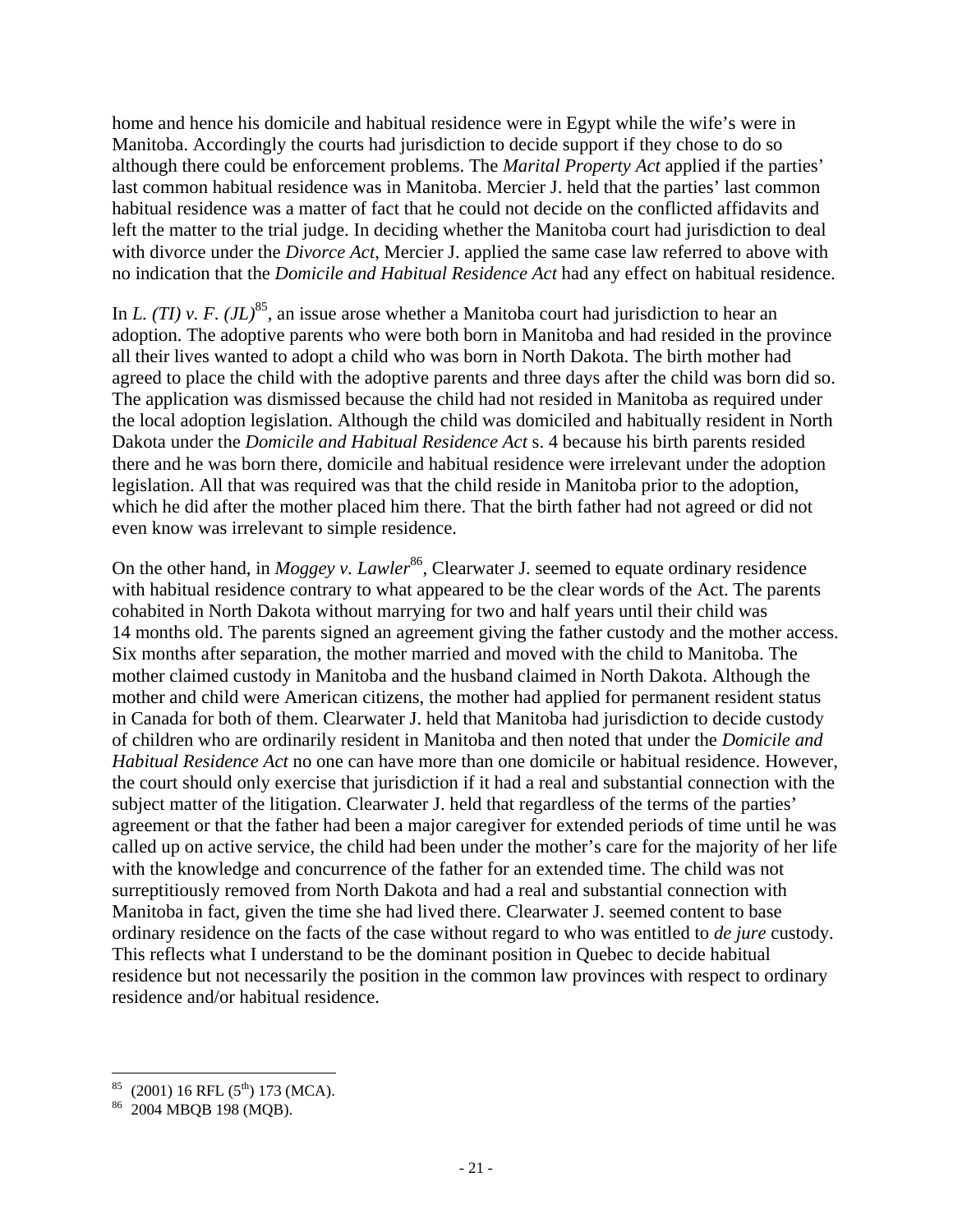### **3. (b) Critical differences between Quebec and the common law provinces**

While it appears that Quebec courts and the courts in the common law provinces decide cases under the Convention and the *Divorce Act* in similar ways, there appear to be a number of differences as a matter of principle in how the courts approach the various jurisdictional factors. Four points of distinction stand out and are worth comment.

#### **(i) Do habitual residence and ordinary residence mean the same thing?**

Since the concept of ordinary residence does not form part of Quebec family law, it appears that when the issue has arisen, the Quebec courts have interpreted them as meaning the same thing, which is emphasized by the fact that the English language version of the *Divorce Act* makes ordinary residence the main jurisdictional consideration while the French language version uses habitual residence (réside habituellement). Quebec courts routinely decided jurisdiction under ss. 3, 4, & 5 of the *Divorce Act* according to habitual residence but used the early cases from the common law provinces that purported to decide the issue on the basis of ordinary residence. On the other hand, if civil lawyers were asked whether the traditional definition of "ordinary residence" meant the same as their definition of "habitual residence" they would probably answer in the negative. Clearly, it is unacceptable to have the same jurisdiction section meaning something different in Quebec than in the rest of the country.

It is even more difficult to answer this question in the common law provinces. The concept of "habitual residence" is a civil law concept not a common law concept and when it was incorporated into the law of the common law provinces it was given a spot somewhere between "ordinary residence" and "domicile". While habitual residence was less technical and legally driven that domicile, and, like "ordinary residence", primarily a question of fact, it involved a more significant and enduring intention than ordinary residence. Over the years, the two concepts have drifted together in the way the common law courts apply them. Although the English courts and academics seem to accept that the two concepts now mean the same thing, they may be more closely aligned with Continental Europe than Canada on this issue in the sense that I am not convinced there would be anything like unanimity on the point here. In particular, many Canadian common lawyers and judges would have problems with the idea that the same intention is needed for both, that a person can have only one ordinary residence or more than one habitual residence as a matter of law. Having said this, I suspect that judges and lawyers would usually reach the same conclusion if asked to identify a person's habitual residence and ordinary residence on a set of facts in most cases.

### **(ii) Is intention relevant to habitual residence?**

The Quebec courts and common law courts clearly disagree on this as a matter of principle. Professor Goldstein<sup>87</sup> is of the view that Quebec law denies that "intention" has any role to play in deciding a person's habitual residence except as an incidental consideration in unusual cases such as to distinguish between permanent presence or limited term presence or sojourns. Common lawyers are equally emphatic that intention is a critical consideration in deciding a

 $\overline{a}$ <sup>87</sup> LL.D., Professeur titulaire, Faculty of Law, University of Montréal.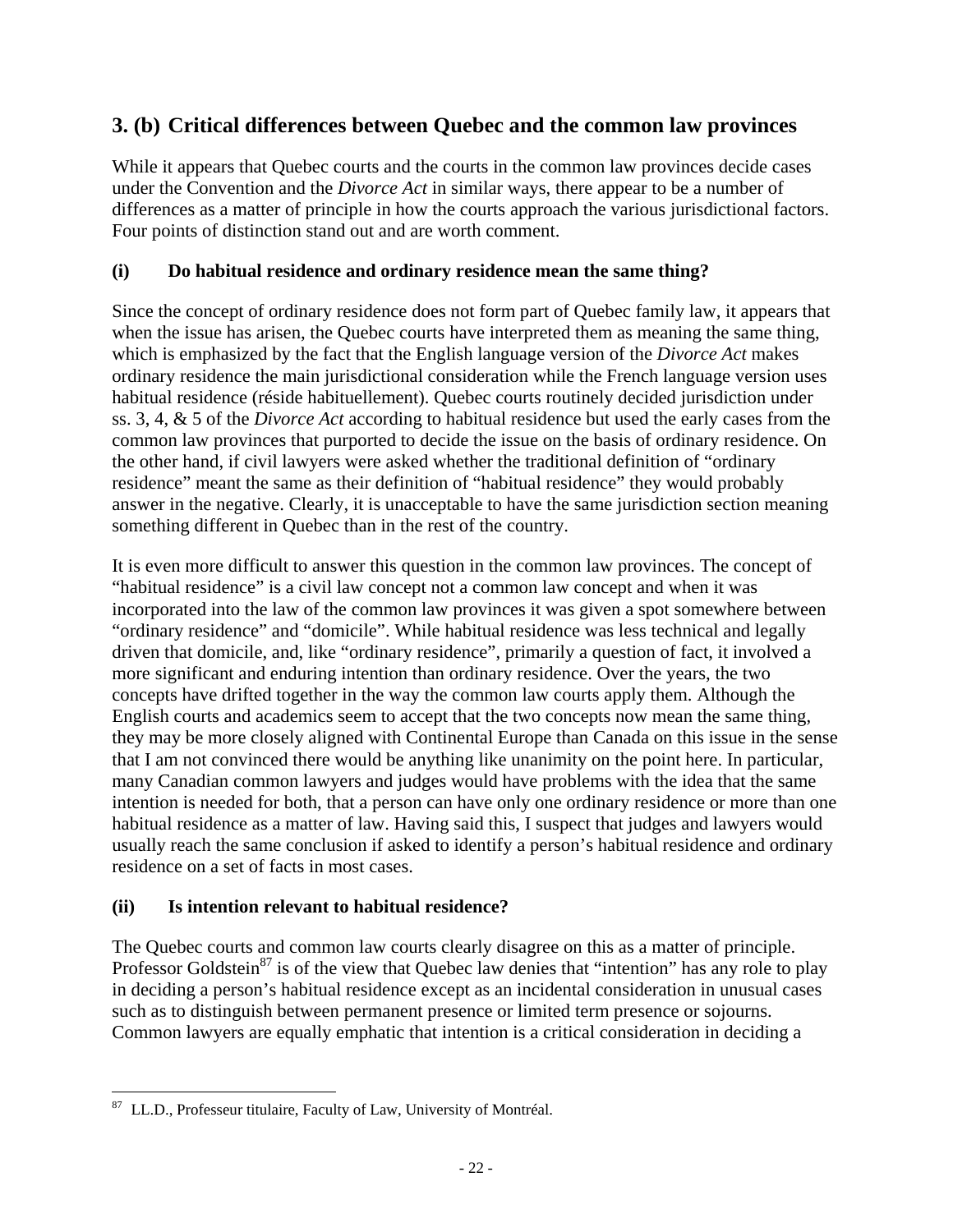person's habitual residence in the sense that a person does not acquire a habitual residence in a place unless he or she intends to reside there indefinitely.

#### **(iii) Should a child's habitual residence revolve around the child's connections to a place and his or her intention (assuming it is relevant) or is a child's habitual residence dependant on his or her parents or other custodial person?**

Traditionally common law courts have related a child's habitual and ordinary residence to that of the parents. The fact that young children do not have any reliable intention and live where their parents require them to live probably explains the linkage as set out in s. 22(2) of the *Children's Law Reform Act* in Ontario. The law is less clear with older children but the common law rule still seems to be that so long as the parents decide where the child will live the child's habitual and ordinary residence depend on the parents' or in unusual cases on the ordinary/habitual residence of a non parent exercising custody by court order. In this latter case, I would suggest that a court may decline to change a child's habitual residence with the adult's if it is not in the child's best interest to do so, by analogy to the case law that developed around the domicile of dependence of a mental incompetent, although I admit I have no authoritative case law on point.

Since "intention" is legally irrelevant under Quebec law, a child's habitual residence is usually regarded simply as a question of fact to be decided by reference to all the circumstances of a case not tied to the parents' or custodial person's actions and intentions.<sup>88</sup> This would seem to be a fundamental difference between the way a child's habitual residence is decided in common law provinces and Quebec and probably reflects the way common law courts decided a child's ordinary residence.

In Manitoba<sup>89</sup>, a child's habitual residence is the state and subdivision thereof where the child normally and usually resides. This appears to conform to the Quebec law on point both by focusing on the child's day to day living arrangements rather than the parents' and by focusing on the objective reality of the child's living arrangements rather than the parents' or the child's intentions.

#### **(iv) Does the definition of "habitual residence" in the Uniform Custody legislation enacted in many provinces reflect the definition used under the Convention?**

Notwithstanding the BCCA's suggestion in *Chan v. Chow* that this is not the case, most common law courts apply the same definition albeit usually without discussion. Since this definition contains strong intention overtones and makes the child's habitual residence dependant on his or her parents or other custodian as a matter of law, I would be surprised if Quebec courts would accept this definition of a child's habitual residence under the Convention or anywhere else for that matter.

 $\overline{a}$ 88 C.f. *Droit de la Famille—3713* [2000] QJ Np. 2967 (QCA) discussed by Prof. Goldstein.

<sup>89</sup> *Domicile and Habitual Residence Act*, s. 9(2). The only case I could find expressly referring to s. 9(2) of the Act was *L. (TI) v. F. (JL)* (2001) 16 RFL ( $5<sup>th</sup>$ ) 173 (MCA) where the Court accepted that the test applied under provincial legislation but provided no further insight.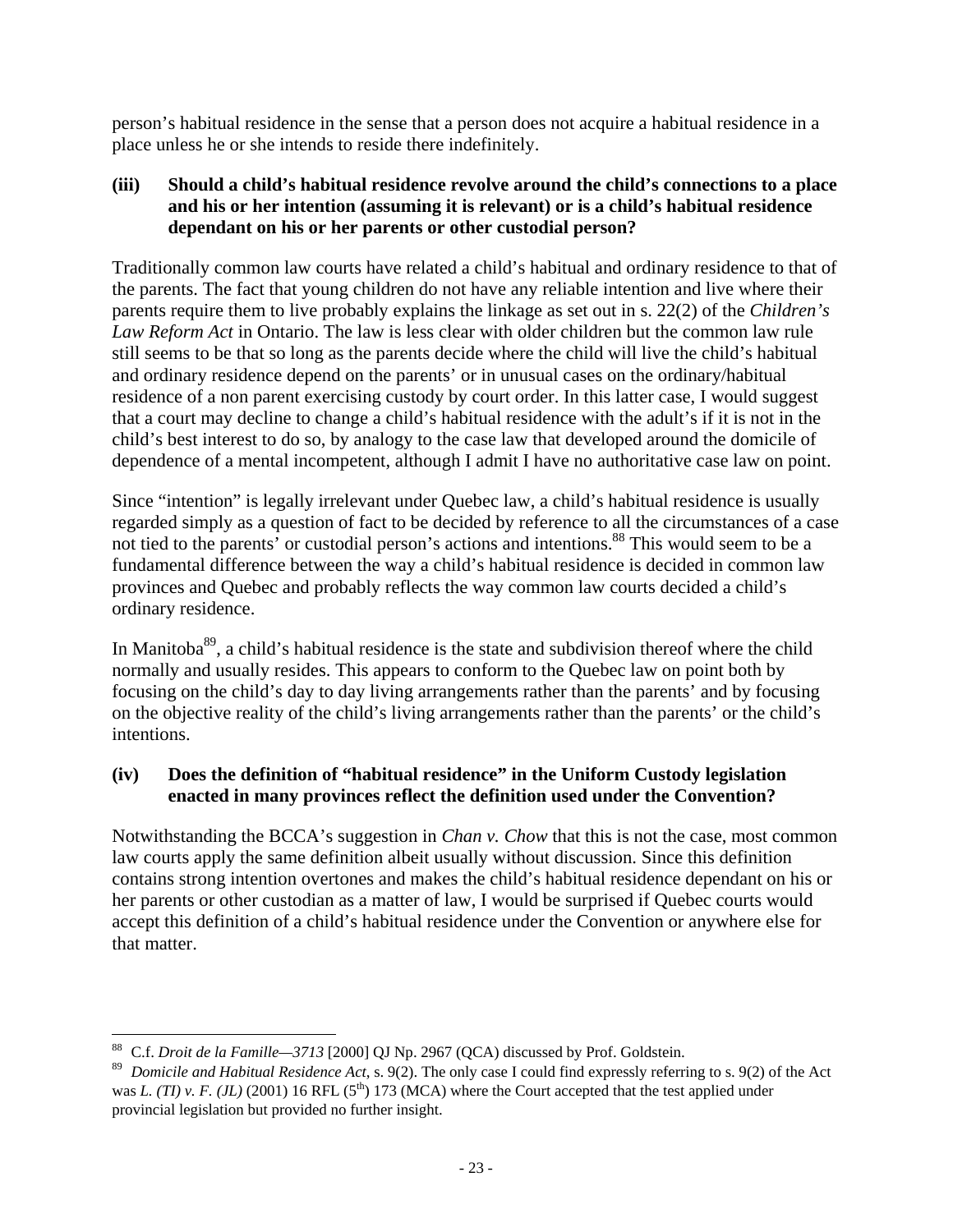### **4. What does the term ordinary residence mean in the context of**

#### **(a) the common law**

<u>.</u>

"Ordinary residence" is not a phrase capable of precise definition.<sup>90</sup> At its simplest level, ordinary residence connotes something more than mere temporary presence in a place. It refers to the place in which a person's lifestyle is centered and to which the person regularly returns if his or her presence is not continuous. $91$ 

The courts started to resort to "ordinary residence" in custody cases following the Privy Council decision in *McKee v. McKee*<sup>92</sup> to structure their discretion whether to assume jurisdiction in cases where a child was unilaterally removed by one parent to the place where that parent now sought custody. The combination of the Privy Council's decisions that a local court was not bound by a foreign custody order and could assume jurisdiction based on simple presence within the jurisdiction raised the spectre of widespread child napping as well as the embarrassing prospect of two courts assuming jurisdiction and making contradictory orders on the same facts. In response, a practice developed without any legislative basis whereby Canadian courts would decline jurisdiction under provincial custody legislation if the child was not ordinarily resident in the province<sup>93</sup>. When custody legislation was reformed to include jurisdiction requirements some courts adopted "ordinary residence" as the starting point. While some other courts decided jurisdiction based on real and substantial connection, few courts were content to simply assume jurisdiction based on presence, regardless of how the child's presence in the jurisdiction was established.

Most common law courts understand ordinary residence to mean the place where a person resides in the ordinary course of his or her day to day life. If the inquiry is directed towards a person's real home as many courts have suggested $94^4$  a person usually will have only one place of ordinary residence<sup>95</sup> notwithstanding the family courts' early reliance on cases decided in an income tax context where the courts held that an individual can have more than one residence<sup>96</sup>.

While an adult's ordinary residence depends on physical presence in a place for an extended and regular basis as well as an intention to live there on a more or less regular basis $^{97}$ , a minor child's ordinary residence is the place where he or she last lived with his or her parents in a family setting and the child's ordinary residence changes with the parents' ordinary residence. If the parents separate, in principle, the child's ordinary residence should remain that of the parent

<sup>90</sup> See *Re Gutierrez; Ex parte Gutierrez* (1879) 11 Ch. D. 298 (CA); *Re Hacquard; Ex parte Hacquard* (1889) 24 QBD 71 (CA); *Re Akt. Robersfors & Societe anonyme des Papeteries de l'Aa* [1910] 2 KB 727.

<sup>91</sup> *Hardy v. Hardy* (1969) 7 DLR (3d) 307 (OHC); *Girardin v. Giardin* (1974) 42 DLR (3d) 294 (SQB). *Nielsen v. Nielsen* (1971) 16 DLR (3d) 33 (OHC).

<sup>92 [1951] 2</sup> DLR 657 (PC). See also *Lussier v. Lussier* (1977) 3 RFL (2d) 335 (ODC).

<sup>93</sup> E.g. *Firestone v. Firestone*, (1978) 7 RFL (2d) 93 (ODC); *Harnish v. Harnish* (1977) 4 RFL (2d) 105 (SQB).

<sup>94</sup> E.g. *Hardy v. Hardy* [1969] 2 OR 875 (HCJ); *Marsellus v. Marsellus* (1970) 13 DLR (3d) 383 (BCSC); *Davies v. Davies* (1980) 29 NBR (2d) 207 (QB); *Stransky v. Stransky* [1954] P. 428 at p. 437.

<sup>&</sup>lt;sup>95</sup> See *Hopkins v. Hopkins* [1951] P. 116 at 122 where Picher J. opined that a person could not be ordinarily resident in two places at one time.<br><sup>96</sup> E.g. *Nowlan v. Nowlan* (1971) 2 RFL 67 (NSTD); *Marsellus v. Marsellus* (1970) 13 DLR (3d) 383 (BCSC).

<sup>&</sup>lt;sup>97</sup> See Girardin v. Girardin et al (1974) 2 WWR 180 (SQB); Penner v. Penner (1986) 39 Man. R. (2d) 237 (QB).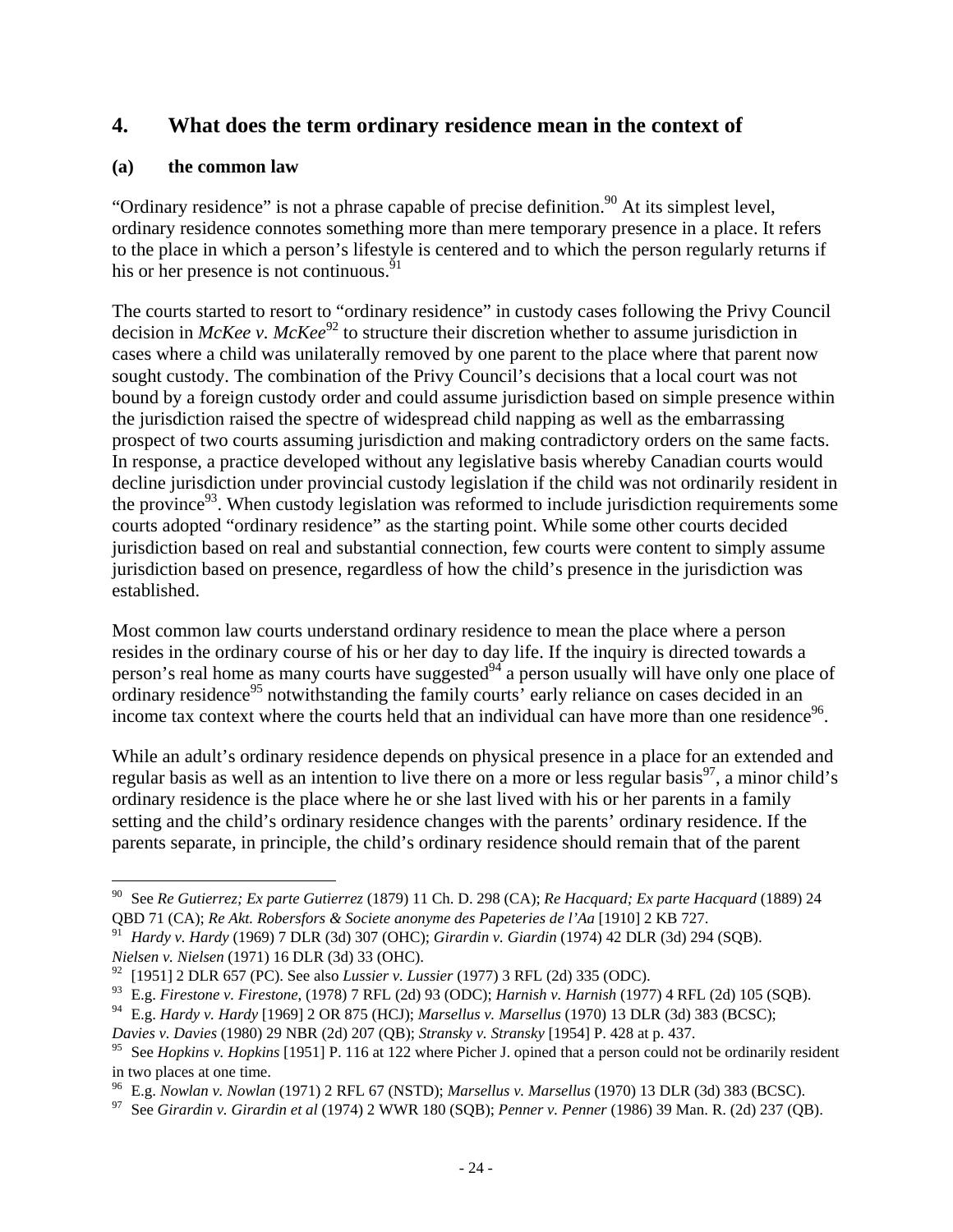exercising custody<sup>98</sup>. However, as indicated, courts will not allow one parent to unilaterally change a child's ordinary residence<sup>99</sup>.

In *Re P.*<sup>100</sup>, Lord Denning MR stated:

"The Crown protects every child who has his home here and will protect him in respect of his home. It will not permit anyone to kidnap the child and spirit it out of the realm. Not even its father or mother can be allowed to do so without consent of the other. The kidnapper cannot escape the jurisdiction of the court by such a stratagem. If, as in this case, it is the father who flies away with the child, the mother is not bound to follow him to a foreign clime. She can bring her proceedings against him in England." As a result courts uniformly accepted that one parent could not unilaterally change a child's ordinary residence from what it had been while the family was cohabiting as a unit after separation without a court order approving the move, or the consent/acquiescence of the other parent.

Unlike actual residence, ordinary residence does not require continued physical presence in a place during the currency of the period of ordinary residency. That a person has a fixed place of residence in a jurisdiction is an important consideration but not a requirement of law to establish and maintain ordinary residence in a place.<sup>101</sup> A person does not lose his or her ordinary residence in a place by leaving for a temporary purpose.<sup>102</sup> However, a person will lose his or her ordinary residence in a place if he or she travels to another place to live and work indefinitely even if he or she intends ultimately to return to the prior home.<sup>103</sup>

### **(b) any provincial/territorial legislation that uses the term**

Parliament incorporated ordinary residence as one of the main jurisdictional contacts in the *Divorce Act*, 1968 and continued it in the 1985 version. Interestingly, the 1968 French version used the words "a ordinairement résidé" which were changed to "réside habituellement" in the 1985 version. "Ordinary residence" is also used in a variety of provincial and other federal statutes, including the *Criminal Code*, and the *Interjurisdictional Support Orders Acts*. Increasingly, custody statutes incorporate "habitual residence" in preference to "ordinary residence" which probably reflects the influence of the Hague Conventions on the various issues. While there are contextual differences that may result in slight differences particularly in the

 $\overline{a}$ 

<sup>&</sup>lt;sup>98</sup> *Re Chester* (1975) 62 DLR (3d) 367 (BCSC); *Re Landry and Lavers* (1985) 17 DLR (4<sup>th</sup>) 190 (OCA).<br><sup>99</sup> *Nielsen v. Nielsen* (1970) 16 DLR (3d) 33, 37-39(OHCJ); *Re Ritchie and Ritchie* (1974) 5 OR (2d) 520 (CA); *R Firestone and Firestone* (1978) 90 DLR (3d) 742 (ODC); *Harnish v. Harnish* (1977) 4 RFL (2d) 105 (SQB).<br><sup>100</sup> [1965] Ch. 568 at 585-86 (CA). Lord Denning's view of the law was accepted in *Re Walker and Walker* [1970] 3

OR 771 at 774-75; *Nielsen v. Nielsen* [1971] 1 OR 541 at 546; *Harnish v. Harnish supra*; and *Manning v. Warford* (1979) 9 RFL (2d) 153.

<sup>101</sup> *Doucet v. Doucet* (1974) 47 DLR (3d) 22 (OCC); *Hardy v. Hardy supra*; *Nowlan v. Nowlan, supra*;

*Bryn v. Mackin* (1983) 32 RFL (2d) 207 (QSC). 102 *Hardy v. Hardy*, *supra*; *Wood v. Wood*, (1969) 2 DLR (3d) 527 (MQB); *Doucet v. Doucet* (1974) 47 DLR (3d) 22 (OCC).

<sup>103</sup> *Krisko v. Krisko supra*; *Marsellus v. Marsellus*, *supra*; *Zoldester v. Zoldsester* (1974) 42 DLR(3d) 316 (bcsc); *Graves v. Graves* (1973) 36 DLR (3d) 637 (NSTD). Contrast *Nowlan v. Nowlan supra* where the intention to return was more concrete.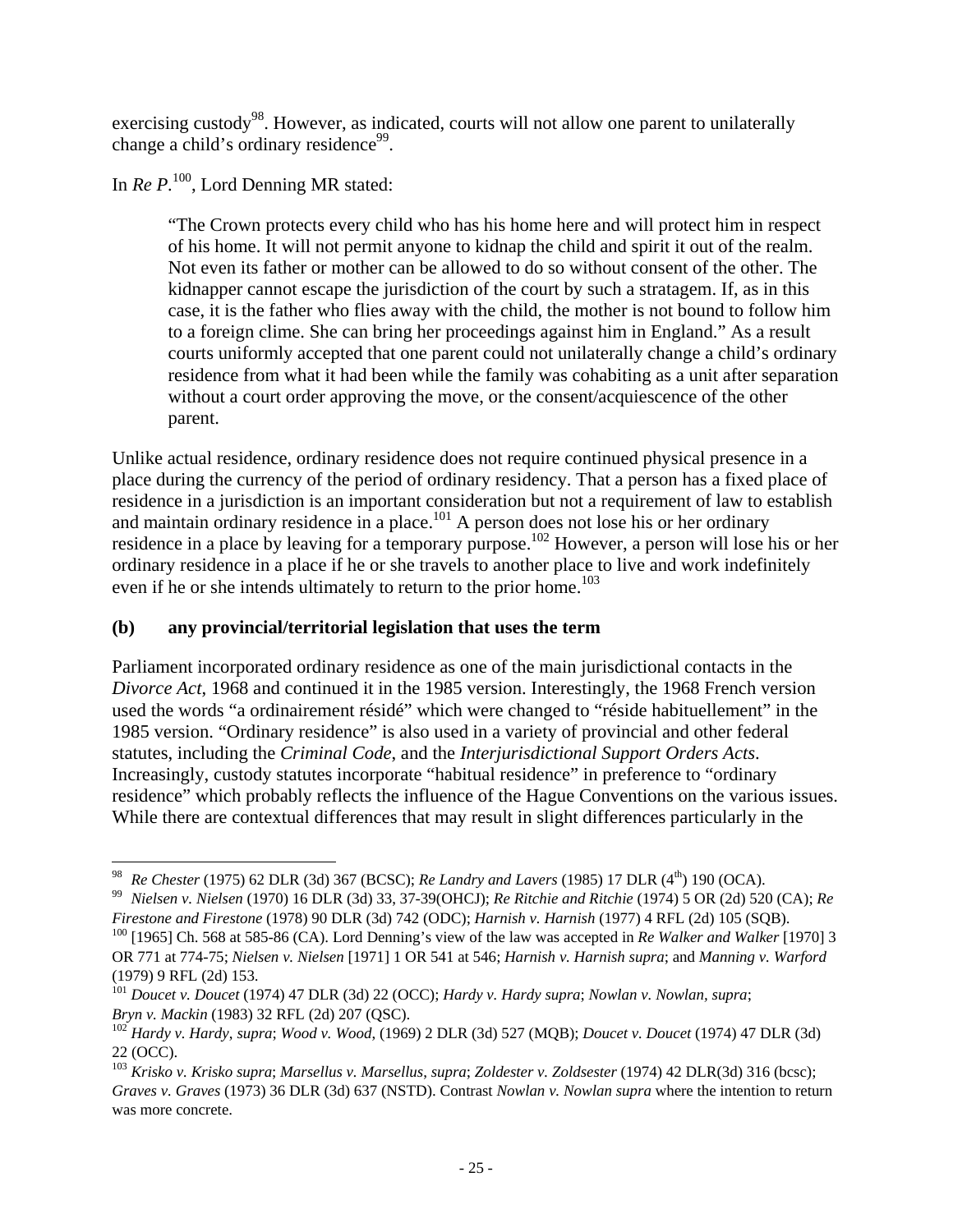provisions of various provincial rules of civil procedure, which are limited to intra provincial jurisdiction, on balance most courts have applied a similar analysis to that described above in interpreting the concept in a family law context.

The *Income Tax Act* cases seem to accept that a person may have more than one ordinary residence.104 A similar interpretation is possible under the federal *Garnishment, Attachment and Pension Diversion Act* given the remedial nature of the legislation and the objective of facilitating enforcement of family law orders.

Recently, some courts appear to have gravitated to a view whereby it is assumed that a person may only have one ordinary residence at a time in the ordinary course<sup> $105$ </sup> but most have stopped short of holding that a person may not have more than one place of ordinary residence as a matter of law. However, there is case law to the effect that an intention to settle in a place will not effect a change of ordinary residence without a physical presence in that place.<sup>106</sup> While the reason for a person's presence in a place is a relevant consideration, a person can be ordinarily resident in a place even if his or her presence in the jurisdiction is illegal.<sup>107</sup>

### **5. Are the terms "ordinary residence" and "reside habituellement" used interchangeably in English and French versions of provincial legislation that is drafted in both official languages and if so have the interpretations differed?**

I have checked for legislation in Ontario, Manitoba, and New Brunswick for statutes in a family context using the phrase "ordinary residence" or "ordinarily resident" and have been unable to find any cases that adopt a different interpretation than that discussed above, with the possible exception of one Manitoba case $^{108}$ .

In Manitoba, the English language version of the *Inter-juridictional Support Orders Act* SM 2001 c. 33 ss. 5, 6, 7, 8, 9, 10, 11, 12, 13, 14, 15, 19, 25, 26, 27, 28, 29, 30, 31, 32 refer to the place where a party is "ordinarily resident". The French language version refers to "reside habituellement". I have not found any cases that applied a different test under the Act than previously indicated although I suspect there should be in light of the *Domicile and Habitual Residence Act* definition of "habitual residence". However, while the reasons are somewhat difficult to follow, it appears that Clearwater J. equated ordinary residence with habitual residence under the *Domicile and Habitual Residence Act* in deciding custody jurisdiction under the *Family Maintenance Act*. Unfortunately, the comments were made in passing with no explanation or analysis.

In New Brunswick, the *Family Services Act* SNB 1980 c. F-2.2 s. 51, and the *Interjusisdictional Support Orders Act* SNB 2002 c. I-12.05 ss. 5, 6, 7, 8, 9, 10, 11, 12, 13, 14, 15, 19, 23, 24, 25, 26, 27, 28, 29 refer to "ordinarily resident" in the English language versions. The French

<sup>&</sup>lt;sup>104</sup> E.g. *Thomson v. MNR* [1946] SCR 209; *Schujhan v. MNR* [1962] Ex. CR 328.

<sup>&</sup>lt;sup>105</sup> E.g. *Stransky v. Stransky, supra*; *Hopkins v. Hopkins, supra.*<br><sup>106</sup> MacPherson v. MacPherson (1976) 28 RFL 106 (OCA); *Trotter v. Trotter* (1992) 40 RFL (3d) 68 (OGD).<br><sup>107</sup> Wood v. Wood (1987) 4 RFL M(2d) 182 (P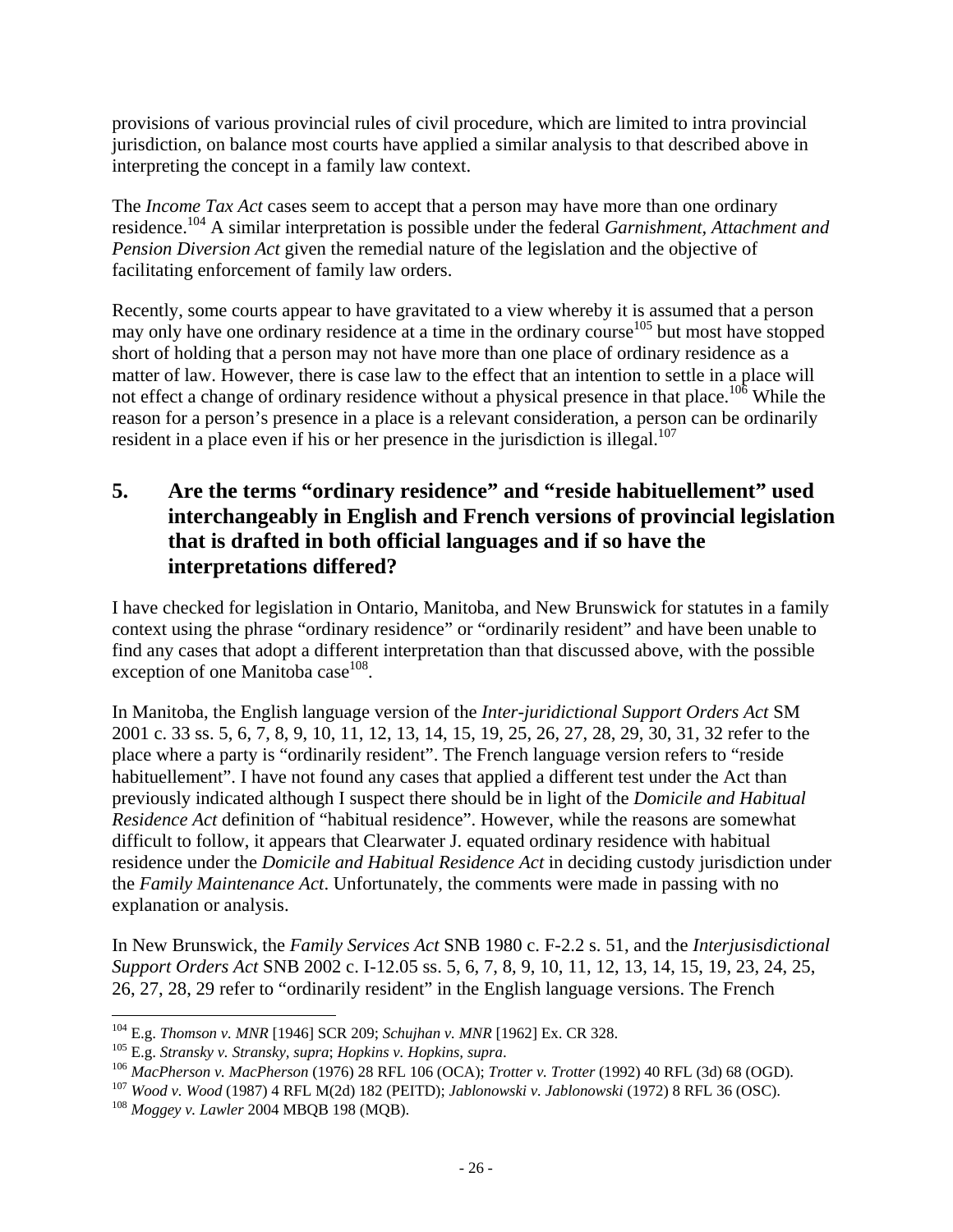language version of the *Family Services Act* uses "reside ordinairement" while the French language version of the *Interjurisdictional Support Orders Act* uses "résident habituellement". This is probably no more than a reflection of the history of the legislation. The ISO, which is interjurisdictional and "convention like" in scope, uses the more inter-jurisdictional concept of habitual residence in the French version while the former Act being purely domestic merely translates the English language concept of ordinary residence directly into French.

In Ontario, the *Change of Name Act* RSO 1990 c. C7 s. 4, 5 and the *Marriage Act* RSO 1990 c. M.3 (as amended) s. 16 use the words "ordinarily resident" in the English language versions and "reside ordinairement" in the French language versions. Again, since both are purely domestic legislation, the use of a French translation for the traditional common law concept of "ordinary residence" is understandable. However, in implementing the *Interjurisdictional Support Orders Act*, which is more "international" and convention like, the Legislature used "ordinarily resident" and "réside habituellement".

**6. Sections 3, 4, and 5 of the** *Divorce Act* **use the concept "ordinary residence" in the English language version and "réside habituellement" in the French. How has the term "ordinary residence" been interpreted under the English version and does this differ in any significant way from the interpretation of "réside habituellement" in the French?** 

The interpretation of "ordinary residence" in the *Divorce Act* reflects the way the term has been interpreted at common law and in cases under provincial legislation. The courts have made a conscious effort to maintain a consistent interpretation of the phrase across the law. While some contextual differences arise in taxation, election, and criminal legislation, the interpretation in family law cases has been remarkably similar, especially with respect to minor children. Many if not most of the cases referred to in discussion of the meaning of "ordinary residence" in the previous sections arise under the *Divorce Act* or rely on early *Divorce Act* cases. This is not surprising since the *Divorce Act* was one of the first statutes to make wide scale use of the phrase in a family law context.

The concept of "ordinary residence"/ "ordinarily resident" in a divorce context may be summarized:

- 1. A spouse is ordinarily resident in a province if his or her life is centered in that province. Whether this is the case is a question of fact, not law.<sup>109</sup>
- 2. A spouse may be ordinarily resident in a province even if he or she leaves the province and lives elsewhere for a temporary purpose.<sup>110</sup>
- 3. However, a person is not ordinarily resident in a province if he or she is away indefinitely, even if he or she has an intention to return at some time while away.<sup>111</sup>

<sup>&</sup>lt;sup>109</sup> Hardy v. Hardy, supra; Wood v. Wood, supra; Marsellus v. Marsellus, supra.

<sup>&</sup>lt;sup>110</sup> See *Marsellus v. Marsellus* (1970) 2 RFL 53 (BCSC); *Byrn v. Mackin* (1983) 32 RFL (2d) 207 (QSC).<br><sup>111</sup> Krisko v. Krisko, supra; Milles v. Butt (1990) 82 Nfld. & PEIR 42 (Nfld UFC).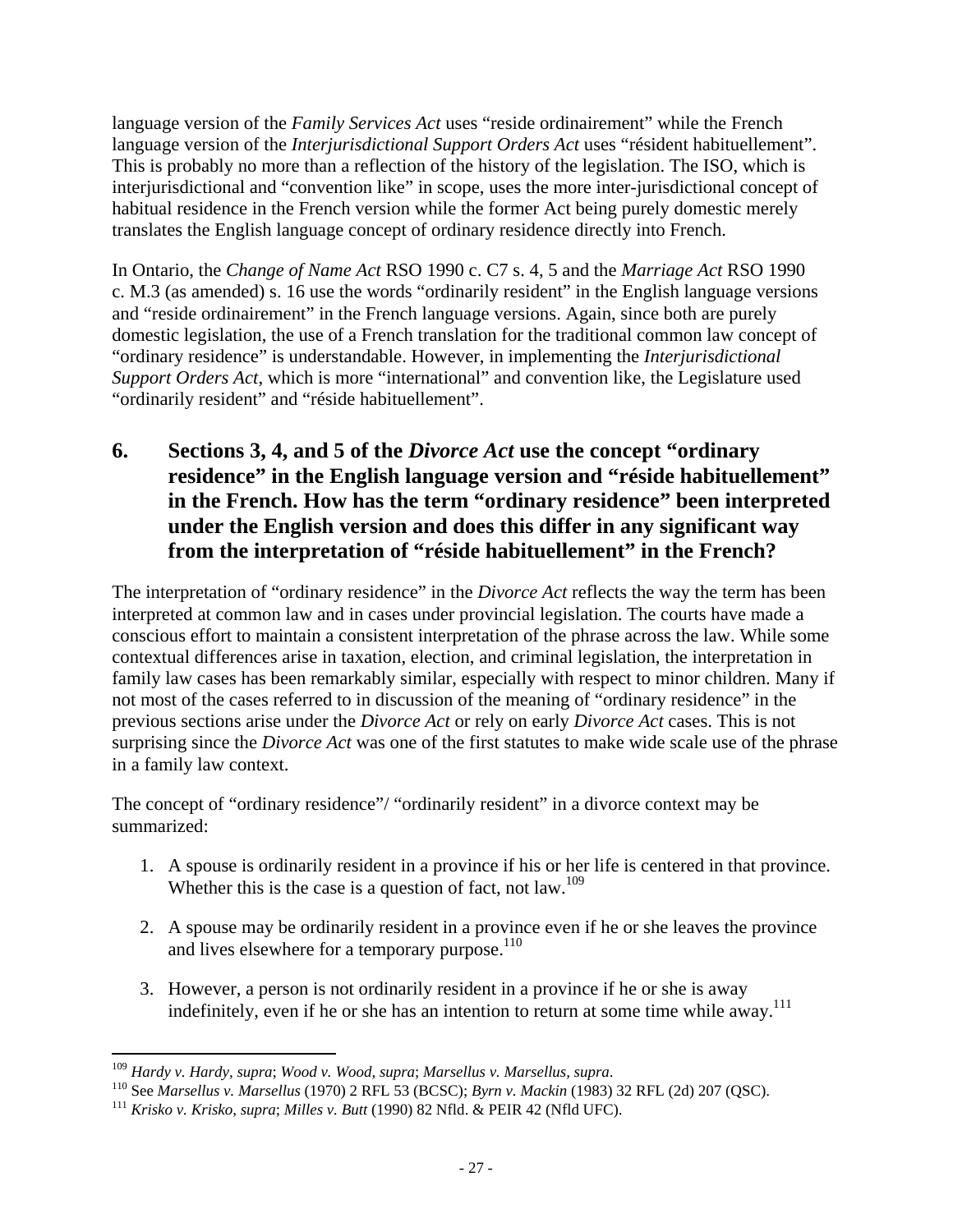- 4. Conversely, the arrival of a person in a new locale with the intention of making a home in that place for an indefinite period of time makes the person ordinarily resident in the place even if the person harboured an intention to return to the first place in the future.<sup>112</sup>
- 5. A spouse may be ordinarily resident in a province within the meaning of ss. 3, 4, & 5 of the *Divorce Act* even if his or her presence in the province is illegal.<sup>113</sup>

In *Molson v. Molson*<sup>114</sup>, Fraser J. held that a wife had severed her residential ties with Quebec when she left with the intention of establishing a home in Alberta and established an ordinary residence in Alberta from the day she arrived. While most courts accept that a person can sever his or her ordinary residence with a place by leaving with the intention of remaining away indefinitely, they point out that a person usually cannot acquire an ordinary residence in a day but needs some more extended stay in the place to turn their "residence" in the new place into "ordinary" residence. Fraser J. distinguished between the meaning of "ordinary residence" to decide jurisdiction to grant a divorce from "ordinary residence" for other purposes where the objectives of the exercise may be different. While his comments make sense and reflect a contextual and purposive approach to statutory interpretation, the reality seems to be that most courts have adopted the same basic definition of ordinary residence/ordinarily resident under the *Divorce Act* as at common law and under other statutes unless it was clear from the other legislation that the words were being used in a special sense.

In a related vein, judges in many of the early cases decided under the *Divorce Act* relied on the definition of the concept used in cases under the *Income Tax Act*. In *Hinter v. Hinter*<sup>115</sup>, Epstein J. observed that numerous cases have dealt with the interpretation of the phrase "ordinarily resident", one of the earliest being *Thomson v. Minister of National Revenue*<sup>116</sup> dealing with the meaning of the phrase in the *Income War Tax Act* that adopted a more restrictive meaning than for "residence" and involved both physical presence in a place for an extended time and an intention to reside there in the sense that the person's customary mode of life was centered in that place as contrasted with special or occasional or casual residence. This definition was adopted under the *Divorce Act* in cases like *Hardy v. Hardy*117, *MacPherson v. MacPherson*<sup>118</sup>, *Wrixon v. Wrixon*<sup>119</sup>, and *MacLean v. MacLean*<sup>120</sup>.

In *Lietz v. Lietz*<sup>121</sup>, Riordan J. held that the concept of ordinary residence focused on the place where a person's life was centred. Although there is no inherent exclusivity associated with "ordinary residence" in most cases a person's life will be centered in one place. In the circumstances, Riordon J. was not satisfied that either spouse had been ordinarily resident in

<sup>&</sup>lt;sup>112</sup> MacPherson v. MacPherson (1976) 28 RFL 106 (OCA).

<sup>&</sup>lt;sup>113</sup> See *Wood v. Wood* (1987) 4 RFL 2d) 182 (PEITD); *Jablonowski v. Jablonowski* (1972) 8 RFL 36 (OSCJ).<br><sup>114</sup> 1998 ABQB 476 (AQB).<br><sup>115</sup> [1996] O.J. No. 2601 (OGD).<br><sup>116</sup> [1946] SCR 209.<br><sup>117</sup> [1969] 2 OR 875 (HC).<br><sup>1</sup>

 $120$  [1990] BCJ No. 50 (BCSC).<br> $121$  (1990) 30 RFL (3d) 293 (NBQB).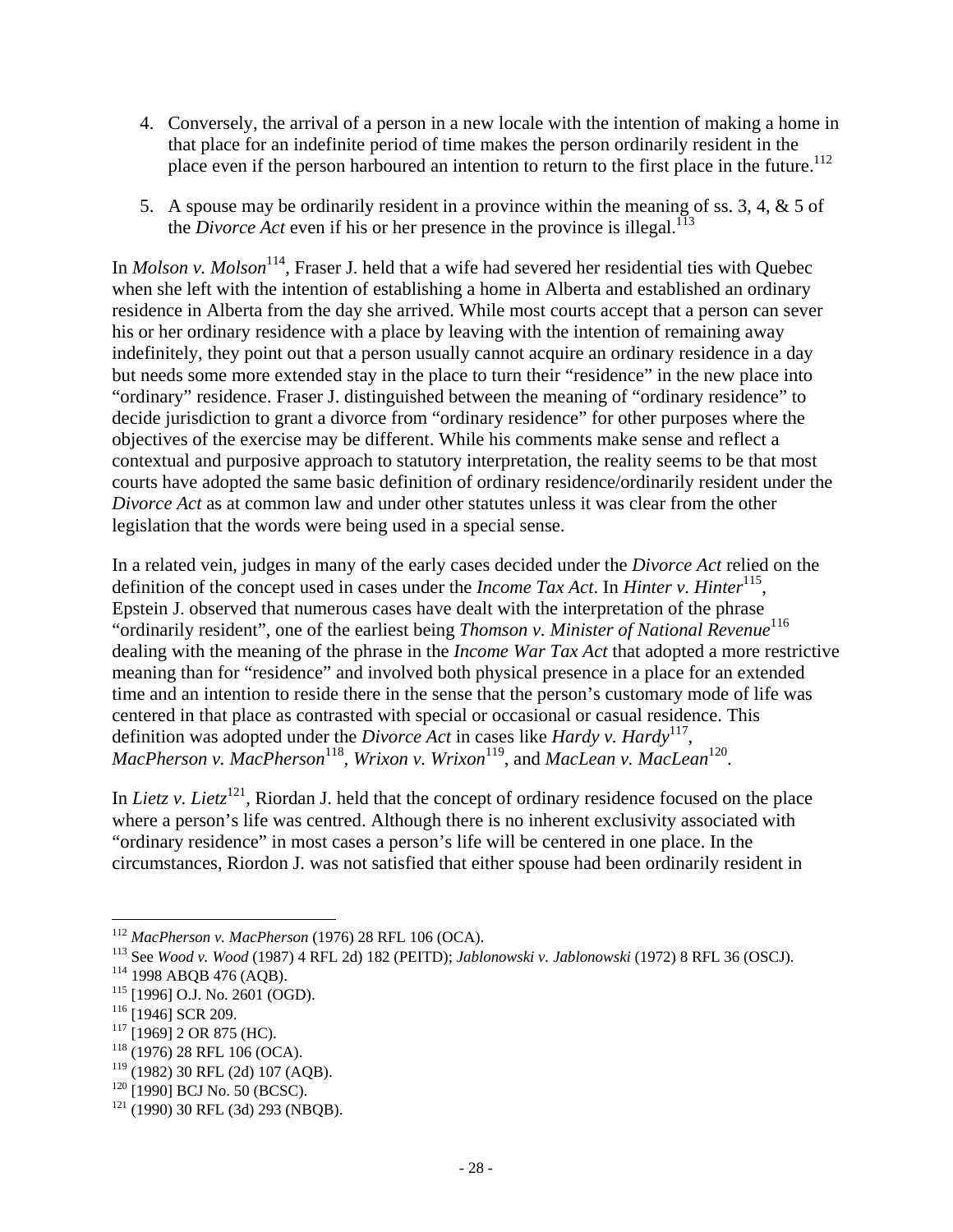New Brunswick for one year immediately before the commencement of divorce proceedings to establish jurisdiction under s. 3 of the *Divorce Act*.

In *Alexiou* v. *Alexiou*<sup>122</sup>, the parties were married in Greece and lived there most of their lives. The parties' children were born in Greece. The parties and children maintained employment and personal ties to Greece during the time the husband worked in Alberta on a temporary basis. Nash J. held that the parties continued to be ordinarily resident in Greece and had not established ordinary residence in Alberta so that the Albert courts had no jurisdiction to entertain divorce proceedings. Nash J.'s comments could be reproduced in any discussion of the parties' habitual residence.

From my basic research, the courts appear to adopt the same definition when using the French language version and on the rare occasions it is necessary to refer to case law, the judges use the same basic cases referred to above. In *Droit de la famille—360*123 Tourigny J. appeared to determine jurisdiction under s. 3 of the *Divorce Act* using the same definition for "réside habituellement" as courts in the common law provinces had used for "ordinary residence".

### **7. What if any are the differences between the concepts "habitual residence" and "ordinary residence"?**

This is not as easy a task as it was in the past. Historically, the main differences between "ordinary" and "habitual" residence seemed to be that:

(i) habitual residence was a more enduring connection between a person and a place;  $^{124}$ 

(ii) habitual residence was an exclusive concept whereas a person could have more than one ordinary residence<sup>125</sup>;

(iii) most courts and commentators considered habitual residence to fall somewhere between domicile and ordinary residence. It was a more enduring connection than ordinary residence but somewhat less than domicile.

As indicated, the English courts and commentators appear to accept that the concepts of ordinary residence and habitual residence mean the same thing at the present time. It is difficult to tell if ordinary residence has moved into habitual residence or vice versa. More likely if this change has occurred, both concepts have moved slightly from their original positioning.

If asked, most lawyers and judges in Canadian common law provinces probably would maintain that there is a difference between habitual residence and ordinary residence, placing both between domicile and residence with habitual residence closer to domicile

 $122$  [1996] AJ No. 696 (AQB).

<sup>&</sup>lt;sup>123</sup> 1987 CarswellQue 927 (Que. SC).<br><sup>124</sup> See *Cruse v. Chittum* [1974] 2 All ER 940 (QB).<br><sup>125</sup> This follows from adopting the test used under the *Income Tax Act* in cases like *Thomson v. MNR* [1946] SCR 209 in cases such as *Hardy v. Hardy* [1969] 2 OR 875 and *Marsellus v. Marsellus* (1970) 13 DLR 383 (BCSC).